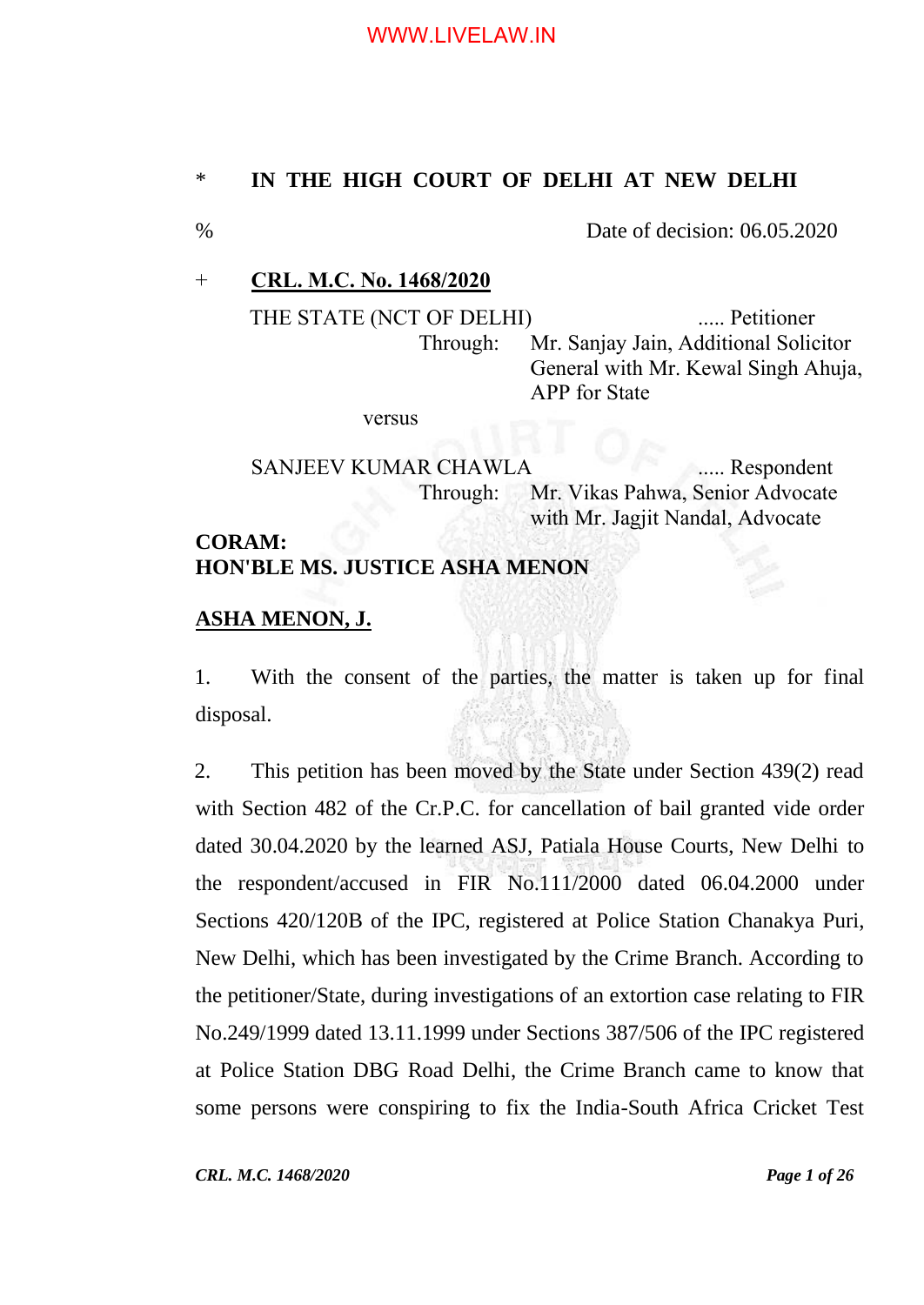Series to be played in the months of February to March, 2000 whereunder five One-Day matches and three Test matches were to be played at various places in India. The accused/respondent is alleged to have played a major role in fixing these matches, as it is alleged by the petitioner/State that he was the main link between the players and an alleged Syndicate which was running betting on these matches and had profited hugely from these match fixings as they controlled the outcome of each of these matches.

3. The petitioner/State has alleged that it was the accused/respondent who had given mobile phones and money to the late Hansie Cronje and he had enticed various players to play in a pre-planned manner, thus determining the final outcome of each match. The petitioner/State relied on the statements made by Hansie Cronje and Hamid Cassim before the Kings Commission, which revealed the deep-rooted involvement of the respondent/accused in the entire conspiracy. The Call Detail Analysis also revealed his continuous contact with Hamid Cassim. Further disclosures made by co-accused and the call details of other mobile phones used by the respondent/accused after reaching India on 20.02.2000 also connected him to the crime. After the petitioner/State had initiated extradition proceedings in the U.K., the respondent/accused was arrested on 13.02.2020 and pursuant to orders of this court dated 14.02.2020, he was taken to Tihar Jail No.3 the same day where he was extensively interrogated. A supplementary charge-sheet has also since been filed, which included a statement made by the respondent/accused, but which he refused to sign. The petitioner/State had obtained an order from the learned MM for taking voice sample and specimen handwriting of the respondent/accused, which were to be taken on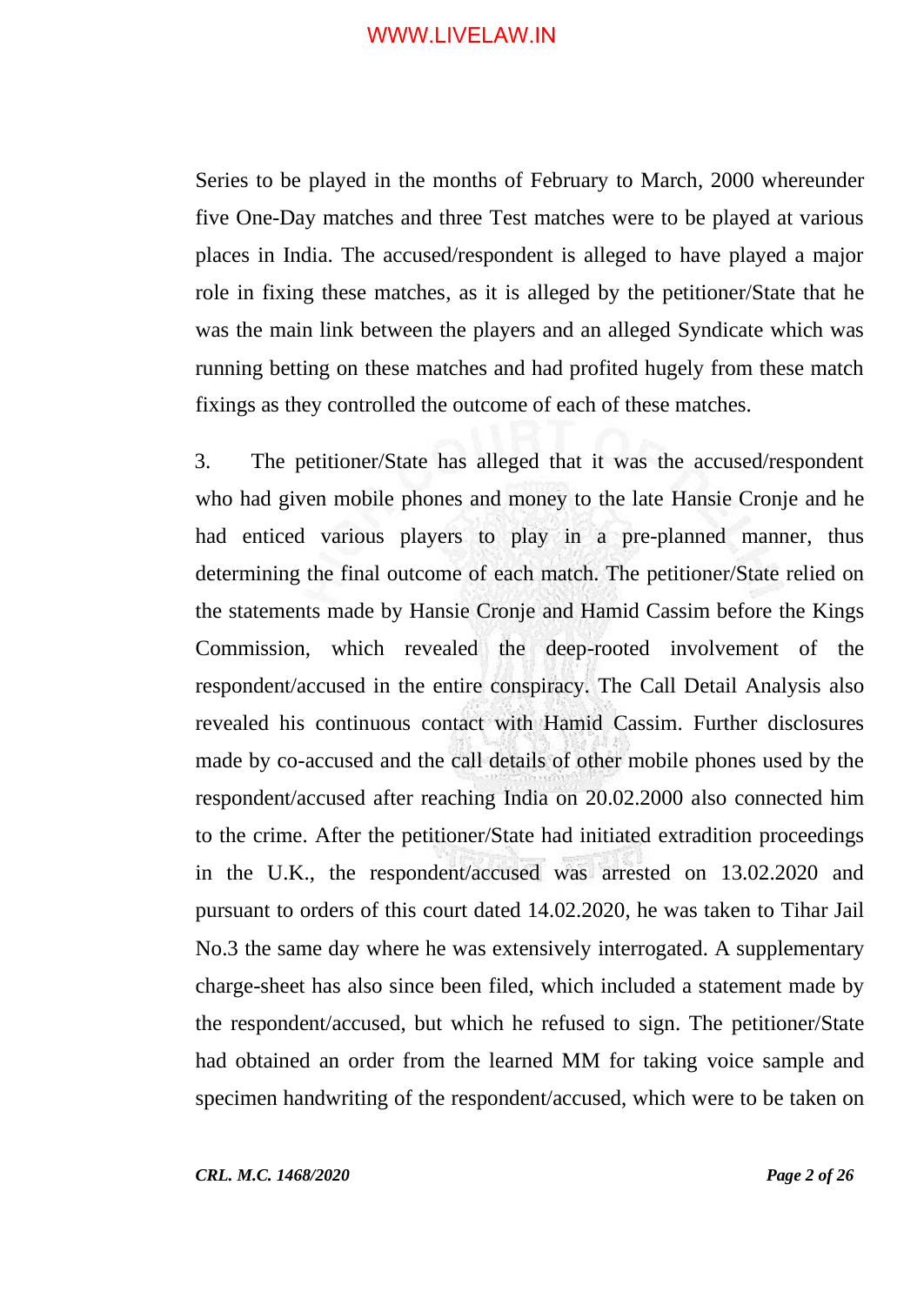#### 28.05.2020.

4. It is seen from the record that on 28.03.2020, the respondent/accused applied for bail in the court of the learned MM, Patiala House Courts, New Delhi, which was declined vide order dated 28.03.2020. Thereafter, on 29.04.2020, he moved the court of the learned Additional Sessions Judge, ('learned ASJ') Patiala House Courts, New Delhi who vide order dated 30.04.2020, granted bail to the respondent/accused directing that he be released on his furnishing a personal bond in the sum of Rs.2 lakhs with two sureties in the like amount to the satisfaction of the concerned learned Duty MM. A further direction was also given that on the very next day following his release from jail, he will give his voice sample and specimen handwriting and the I.O. was to take necessary steps. Further directions were given that the respondent/accused would not leave India without the permission of the court and is to provide his mobile number as well as that of his brother, who was a resident of Delhi, to the I.O. and keep the said phones operational at all times.

5. The present petition has been moved by the petitioner/State being aggrieved by the impugned order dated 30.04.2020 granting bail to the respondent/accused. It is contended by Sh. Sanjay Jain, learned Additional Solicitor General appearing for the petitioner/State that the learned ASJ has failed to appreciate the grave and serious allegations against the accused/respondent, his complicity in the commission of the crime and his key role in it and that he had been evading investigations all these years and the fact that his presence was secured only after a long-drawn extradition proceedings and, therefore, he could not be compared with the co-accused to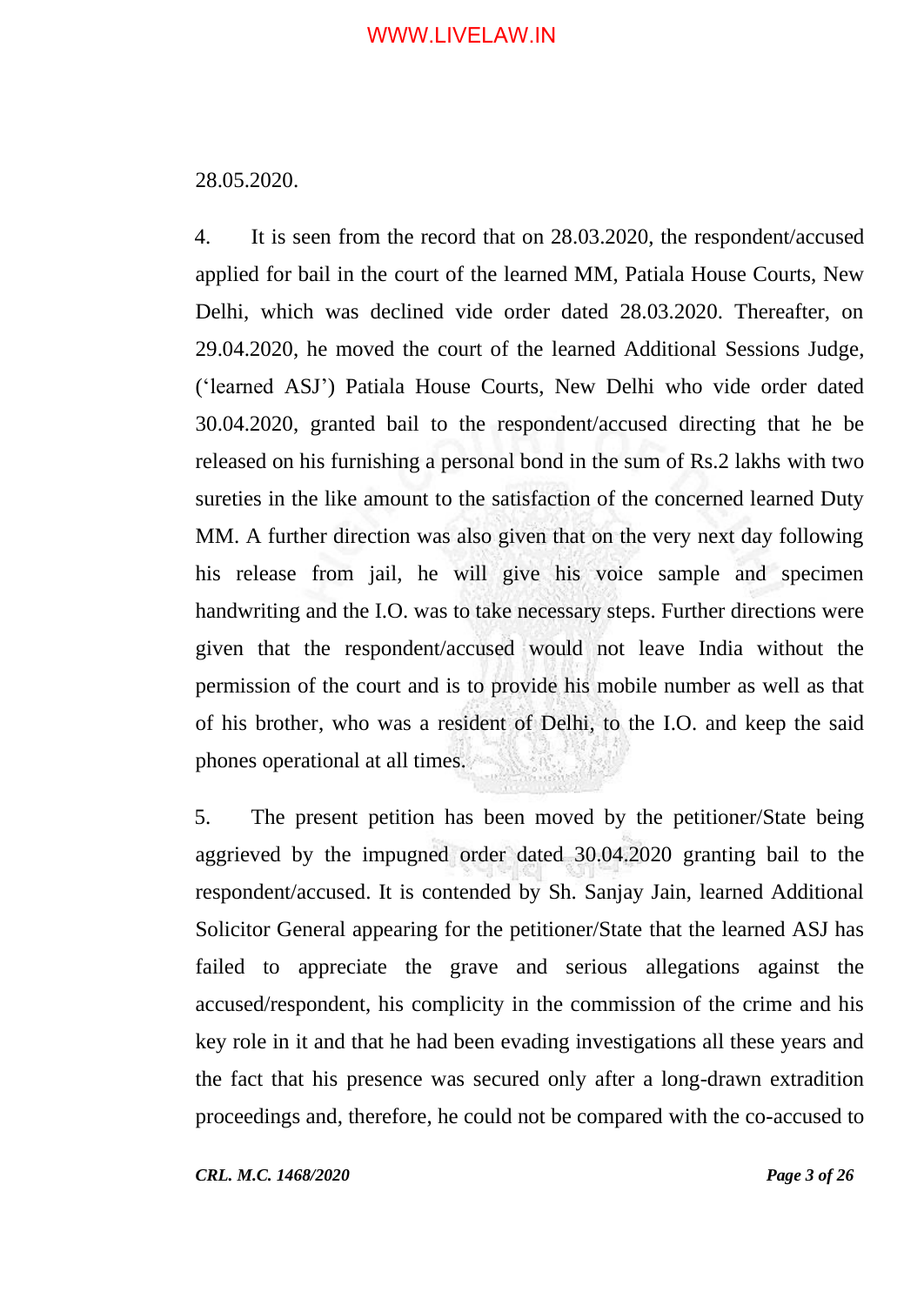be granted bail on parity. It is also submitted that the investigations are not complete as the voice and handwriting samples were yet to be taken. Further, the guidelines with respect to release of under-trial prisoners due to Covid-19 were not applicable in the case of the respondent/accused and this benefit could not have been granted as the accused/respondent was a foreign national and had not spent three months in jail and further the offence was being investigated by the Crime Branch.

6. The learned ASG has argued that in short, the learned ASJ has considered irrelevant factors to grant bail by overlooking all relevant factors. According to the learned ASG, the respondent/accused was ineligible for release on bail as he had left India on an Indian passport a few weeks before the FIR was registered and immediately after his Indian passport was cancelled while he was in the U.K., he sought and was granted British citizenship. Thereafter, since the year 2013, after the charge-sheet was filed against the other accused persons, proceedings for extradition were initiated by the State and it was only in February, 2020 that it was possible to bring the accused back to India. Thus, he was a "*high flight risk*" accused, which fact had been completely ignored by the learned ASJ.

7. It was also submitted by the learned ASG that as the king-pin of the conspiracy and as one co-accused is still absconding, the details of the Syndicate behind the match fixing could be traced only through this accused and, therefore, investigation was still pending and it was an error on the part of the learned ASJ to observe that the investigations were complete and evidence was only documentary as there were 44 public witnesses who were to provide the ocular evidence. It is further argued that all payments to the

*CRL. M.C. 1468/2020 Page 4 of 26*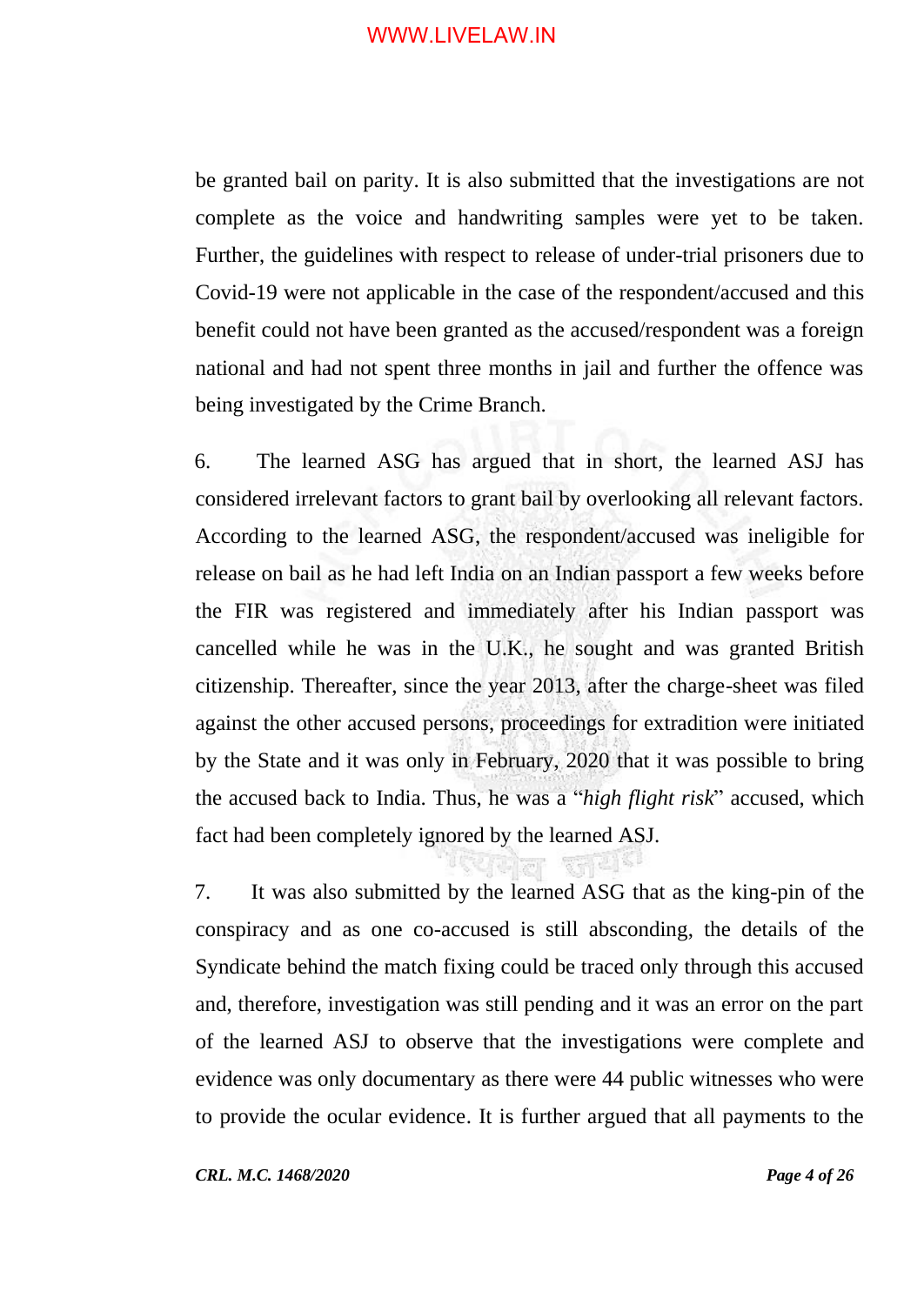players and the agents were paid by the respondent/accused, which reflected that he had great money power and influence, which, it was possible for him, to use to threaten or cajole the 44 public witnesses, of whom seven were most crucial. Therefore, his remaining outside the jail would hamper fair trial. In these circumstances, it was prayed that the order granting bail be set aside and the respondent/accused be not released on bail. In support of his contention that the court should consider cancellation of bail on factors other than the existence of the supervening factor of interference with trial, the learned ASG has relied on the decisions of the Supreme Court in Prakash Kadam and Ors. vs. Ramprasad Vishwanath Gupta and Anr., **(2011) 6 SCC 189**; Dinesh M.N. (S.P.) vs. State of Gujarat, **(2008) 5 SCC 66**; Neeru Yadav Vs. State of Uttar Pradesh and Another, **(2014) 16 SCC 508**; Padmakar Tukaram Bhavnagre and Anr. vs. State of Maharastra and Anr., **(2012) 13 SCC 720** and Kanwar Singh Meena vs. State of Rajasthan and Anr., **(2012) 12 SCC 180**, which shall be discussed herein later.

8. Mr. Vikas Pahwa, learned Senior Advocate appearing for the accused/respondent has submitted that the present petition was liable to be dismissed as there was no evidence to suggest that the respondent/accused was likely to abscond during the complete lockdown with no mode of transport including flights, which have remained suspended. Learned Senior Counsel also submitted that it was wrong to say that the respondent/accused was a wealthy man with large number of properties in the U.K. and across the world and has pointed out that the respondent/accused and his siblings and his sister's in-laws resided in Delhi and have deep roots in society and there was no question of the respondent/accused absconding. Moreover,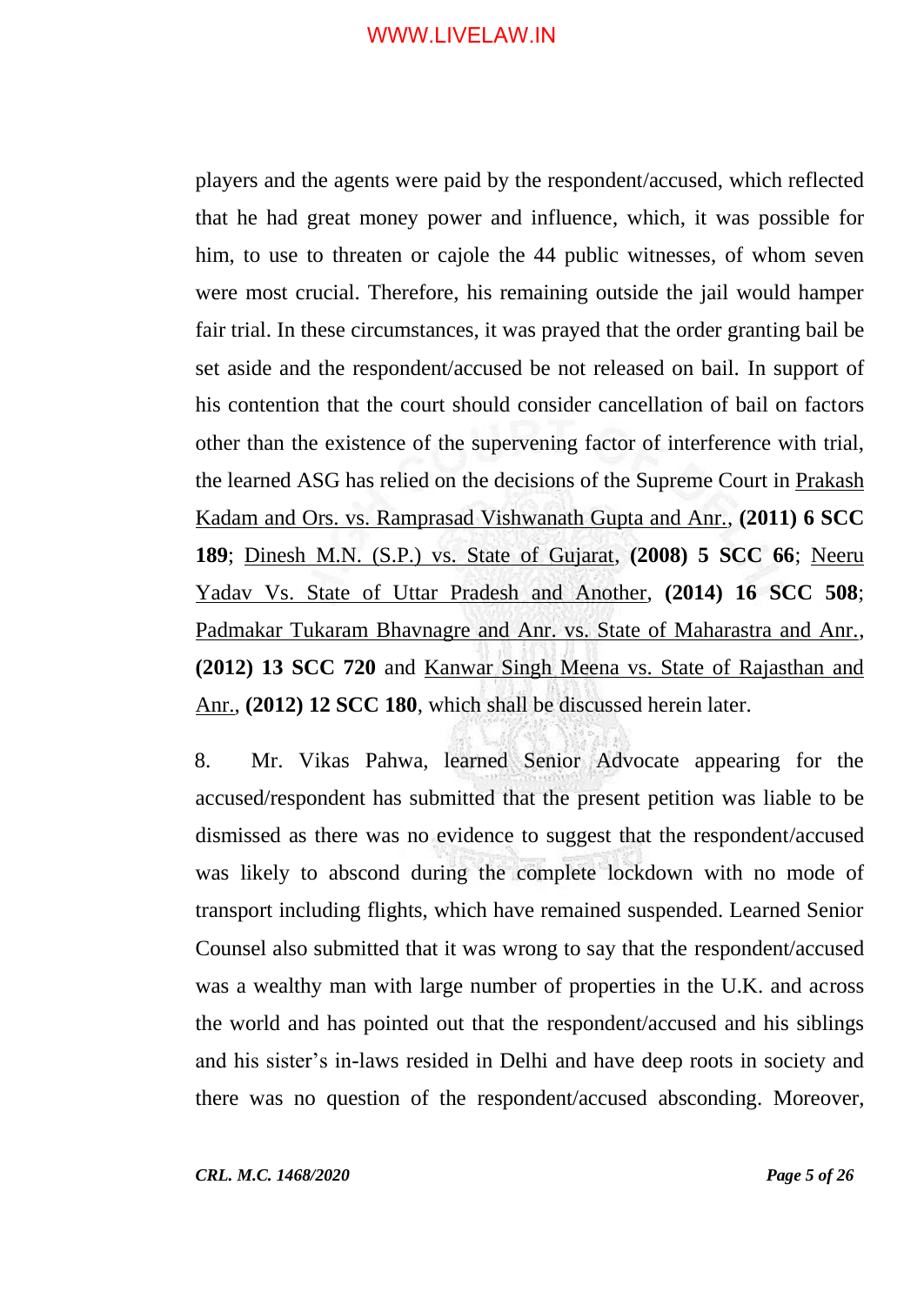during the extradition proceedings, which according to learned Senior Counsel, commenced only on 14.06.2016, till its conclusion on 12.02.2020, the respondent/accused had remained on bail and there had been no occasion for him to flee from justice.

9. Learned Senior Counsel also pointed out that for almost 13 years from 2004 onwards, not a notice, not even through email, had been sent to the respondent/accused by the Investigating Agencies, except for one email to his solicitor for voice sample. Thus, the delay in the extradition proceedings ought not to be attributed to the respondent/ accused. The State took 13 years to file the charge-sheet against those accused who had been arrested in the year 2000 and released on bail within a month of their arrest. It was only after the charge-sheet was filed in the year 2013 that the State could have, in any case, initiated proceedings for extradition and which they did in the year 2016 when the U.K. courts were approached by the State. Merely because the respondent/accused exercised his legal rights to oppose such extradition proceedings, would not indicate that he was thwarting the legal process or avoiding investigations. It was also submitted that as per the Covid-19 guidelines issued by the High Court for release of under-trials in jail to de-congest the prisons, further relaxation covered the cases with imprisonment upto 10 years. Further, merely because the respondent/ accused was a foreign national, he could not be barred from praying for grant of the benefit of these guidelines for release.

10. Mr. Vikas Pahwa, learned Senior Counsel also sought to distinguish the cases relied upon by the learned ASG on facts, to submit that in all those five cases, the allegations were very serious as two related to fake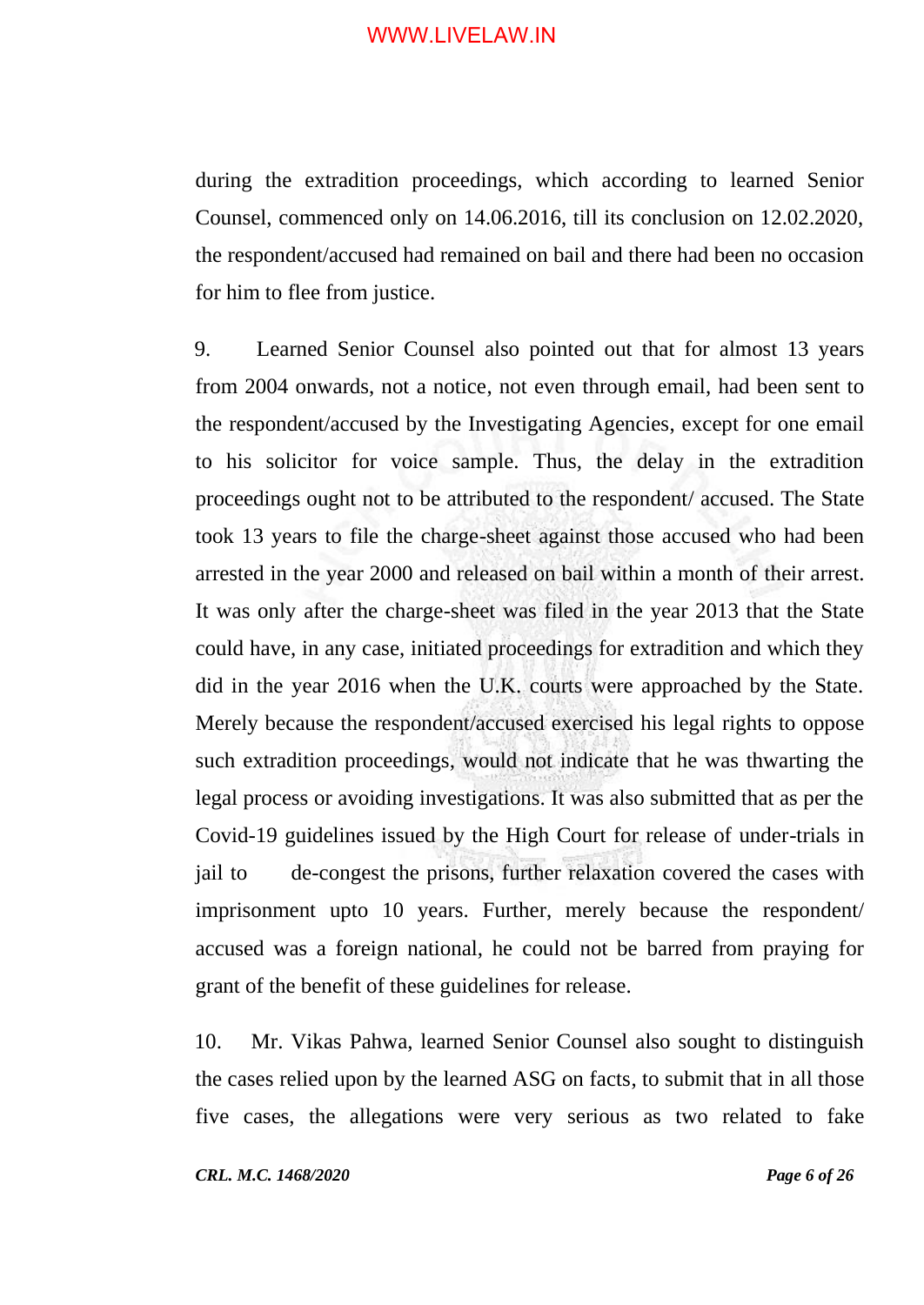encounters; one related to anticipatory bail granted in an abetment to suicide of a young bride and a case where the accused was a history-sheeter, which fact had been ignored by the court while granting bail to him. Thus, it is submitted that the reliance on these judgments was misplaced.

11. Though a bunch of citations was filed on behalf of the respondent/accused, viz., decisions in X vs. State of Telangana, **(2018) 16 SCC 511**; CBI, Hyderabad vs. Subramani Gopalakrishnan and Anr., **(2011) 5 SCC 296**; Nityanand Rai vs. State of Bihar, **(2005) 4 SCC 178**; Dolat Ram vs. State of Haryana, **(1995) 1 SCC 349**; Bhagirathsinh vs. State of Gujarat, **(1984) 1 SCC 284**; State (Delhi Administration) vs. Sanjay Gandhi, **(1978) 2 SCC 411**; Directorate of Enforcement vs. Ratul Puri, **2020 SCC Online Del 97**; Gayatri Devi vs. State, **2011 (126) DRJ 15 (Del)** and Anuradha Khemka Nee Bansal vs. Sudarshan Kumar Khemka, **2005 SCC Online Cal 131** reference was specifically made to the decision of the Supreme Court in Dolat Ram's case and the decision of this court in Ratul Puri's case.

12. Learned Senior Counsel submitted that the case of Dolat Ram (supra) clearly enunciated that without a change in circumstance or a supervening factor disclosing interference with the trial, bail could not be cancelled and that considerations for grant of bail were different from the considerations for cancellation of bail and it was impermissible for the court to re-evaluate the material or evidence on the basis of which bail had been granted while disposing of an application for its cancellation. It was also submitted that in the Ratul Puri case involving much graver allegations, the learned Sessions Court had granted bail to the accused and this court had rejected the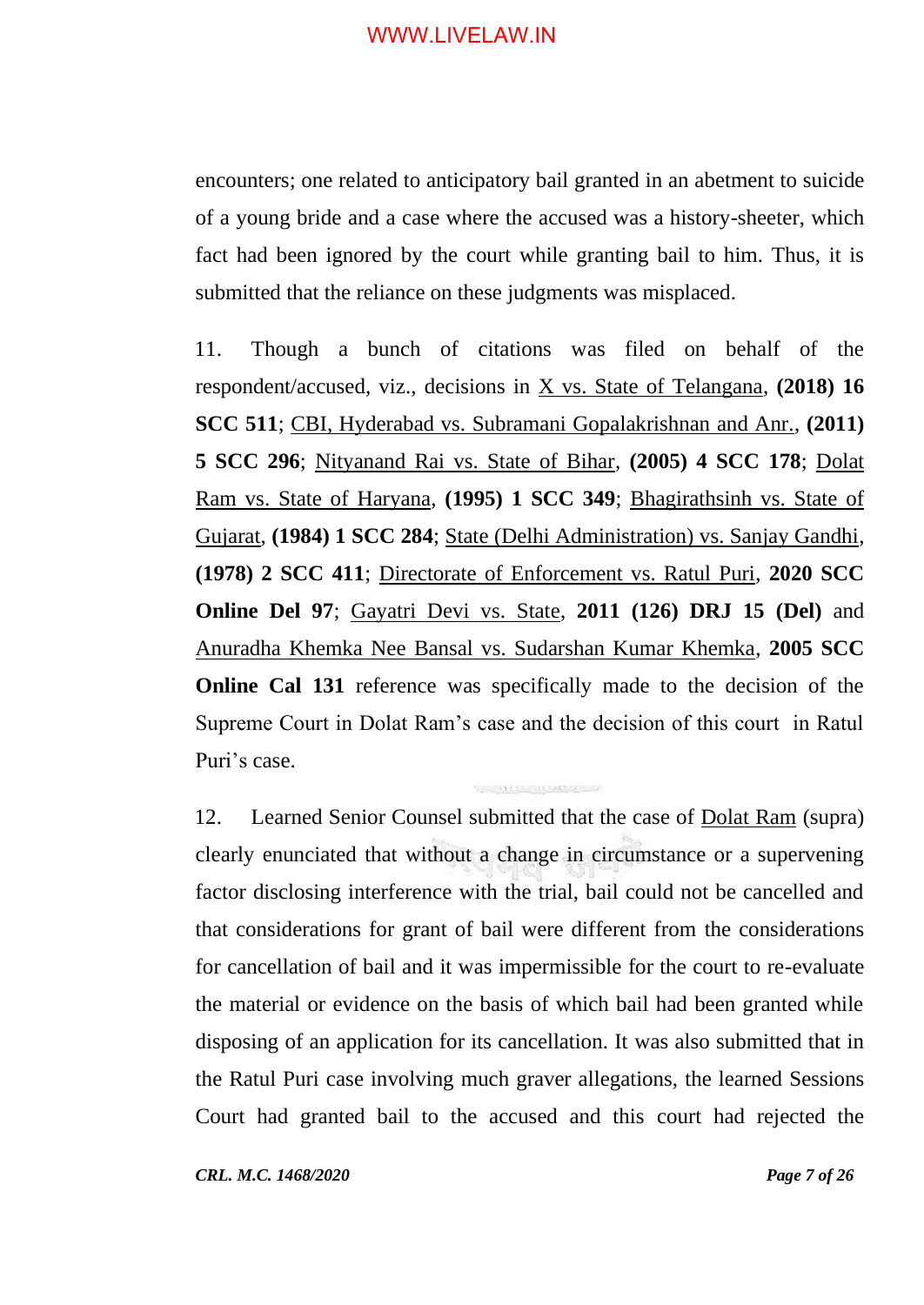application filed by the State for cancellation of bail and there was no ground to cancel bail of the respondent/accused in this case. Written submissions on these lines have also been submitted on behalf of the accused/respondent, which I have perused.

13. The decision of the Supreme Court in Dolat Ram (supra) is the most significant judgement laying down guidelines to courts while deciding the question of cancellation of bail already granted. It would be useful to reproduce the words of the Supreme Court in this regard, as under: -

> *"4. Rejection of bail in a non-bailable case at the initial stage and the cancellation of bail so granted, have to be considered and dealt with on different basis. Very cogent and overwhelming circumstances are necessary for an order directing the cancellation of the bail, already granted. Generally speaking, the grounds for cancellation of bail, broadly (illustrative and not exhaustive) are: interference or attempt to interfere with the due course of administration of justice or evasion or attempt to evade the due course of justice or abuse of the concession granted to the accused in any manner. The satisfaction of the court, on the basis of material placed on the record of the possibility of the accused absconding is yet another reason justifying the cancellation of bail. However, bail once granted should not be cancelled in a mechanical manner without considering whether any supervening circumstances have rendered it no longer conducive to a fair trial to allow the accused to retain his freedom by enjoying the concession of bail during the trial. These principles, it appears, were lost sight of by the High Court when it decided to cancel the bail, already granted. The High Court it appears to us overlooked the distinction of the factors relevant for rejecting bail in a non-*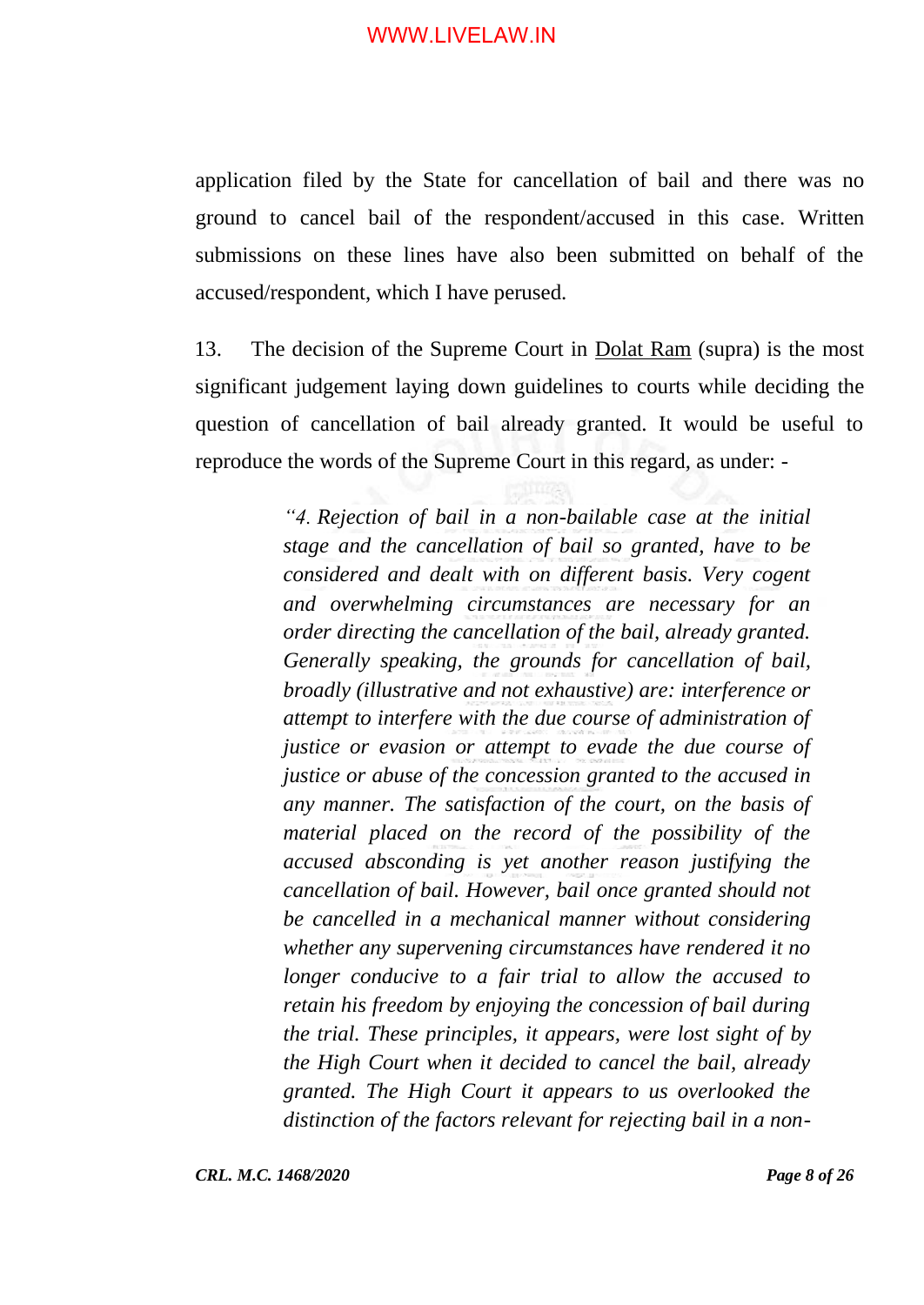*bailable case in the first instance and the cancellation of bail already granted."*

14. Therefore, while deciding the question of cancellation of bail, considerations as spelt out by the Supreme Court have to be borne in mind by the court. Once the court deems it appropriate to grant bail to an accused and thus, allow him some freedom through the concession of bail during trial, it would require very cogent and overwhelming circumstances for the court to withdraw that concession.

15. In the present case also, an assessment has to be made as to whether the respondent/accused is interfering or attempting to interfere in the due course of administration of justice or has abused the concession or there is possibility of his absconding. With regard to the first two circumstances, as rightly urged by learned Senior Counsel, since the State has come up with the petition for cancellation of bail on the very next day of the grant of bail and the respondent/accused was not released before hearing of the present petition, there was no opportunity for the respondent/accused to interfere with trial. Learned Senior Counsel also submitted that assuming the contention of the petitioner/State to be correct that the respondent/accused was a man with great influence and money power, then ordinary prudence would suggest that he would have sought to influence the public witnesses while residing in the U.K. for this long period of 20 years after the registration of the FIR or at least, since the year 2013 when the list of witnesses was disclosed when the first charge-sheet was filed naming the respondent/accused. Learned Senior Counsel pointed out that even during arguments, no such suggestion was made that the respondent/accused had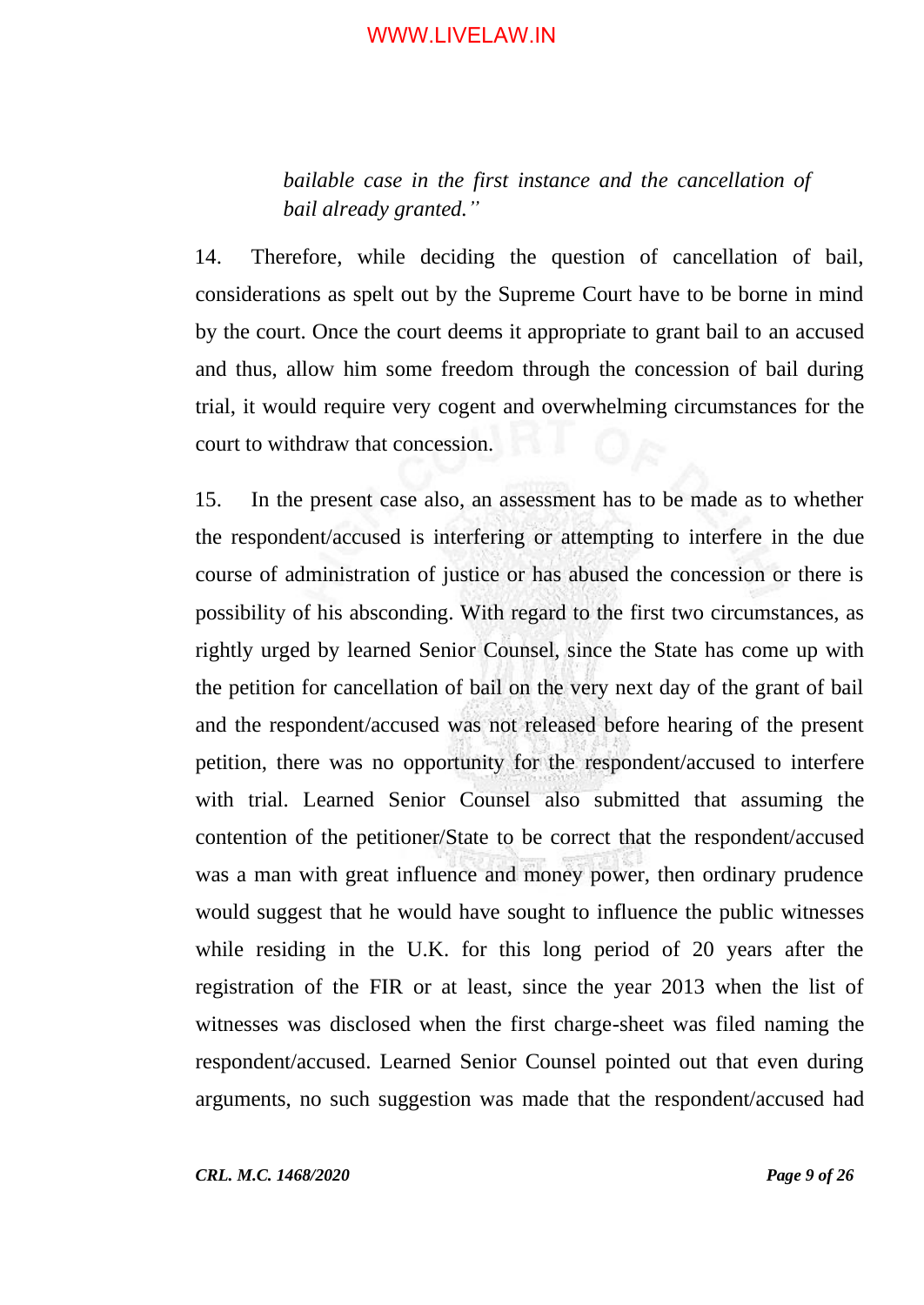tried to approach any of these witnesses specifically and a general argument was that he could do so, would be most insufficient to cancel bail.

16. Mr. Pahwa, learned Senior Counsel also submitted that if this court found the conditions imposed by the learned ASJ to be insufficient to ensure that the respondent/accused would not abscond, more stringent conditions could be imposed, but that there was no reason to suspect that he would abscond. Thus, according to him, none of the conditions prescribed by the Supreme Court in Dolat Ram (supra) existed in the instant case and the petition was liable to be dismissed.

17. In Ratul Puri (supra), the contentions raised by the State while seeking cancellation of the bail granted to the respondent/accused therein was rejected even though the FIR was registered not only under Section 420 of the IPC, but under various provisions of the Prevention of Money Laundry Act (PMLA); the investigations were pending; the respondent/accused had moved around bags believed to contain crucial leads and which were hidden; the respondent/accused had deleted emails and IDs of Nokia Samsung accounts and had sought to thwart the investigation; the strong likelihood of the respondent/accused of tampering with the evidence and witnesses due to his past conduct; the existence of the possibility of the liquidation and shifting of the proceeds of the crime to different foreign jurisdiction/entities to destroy the money trail and yet this court had rejected the application of the State for cancellation of the bail while holding as under: -

> *"32. It is settled that once bail granted should not be cancelled in a mechanical manner without considering*

*CRL. M.C. 1468/2020 Page 10 of 26*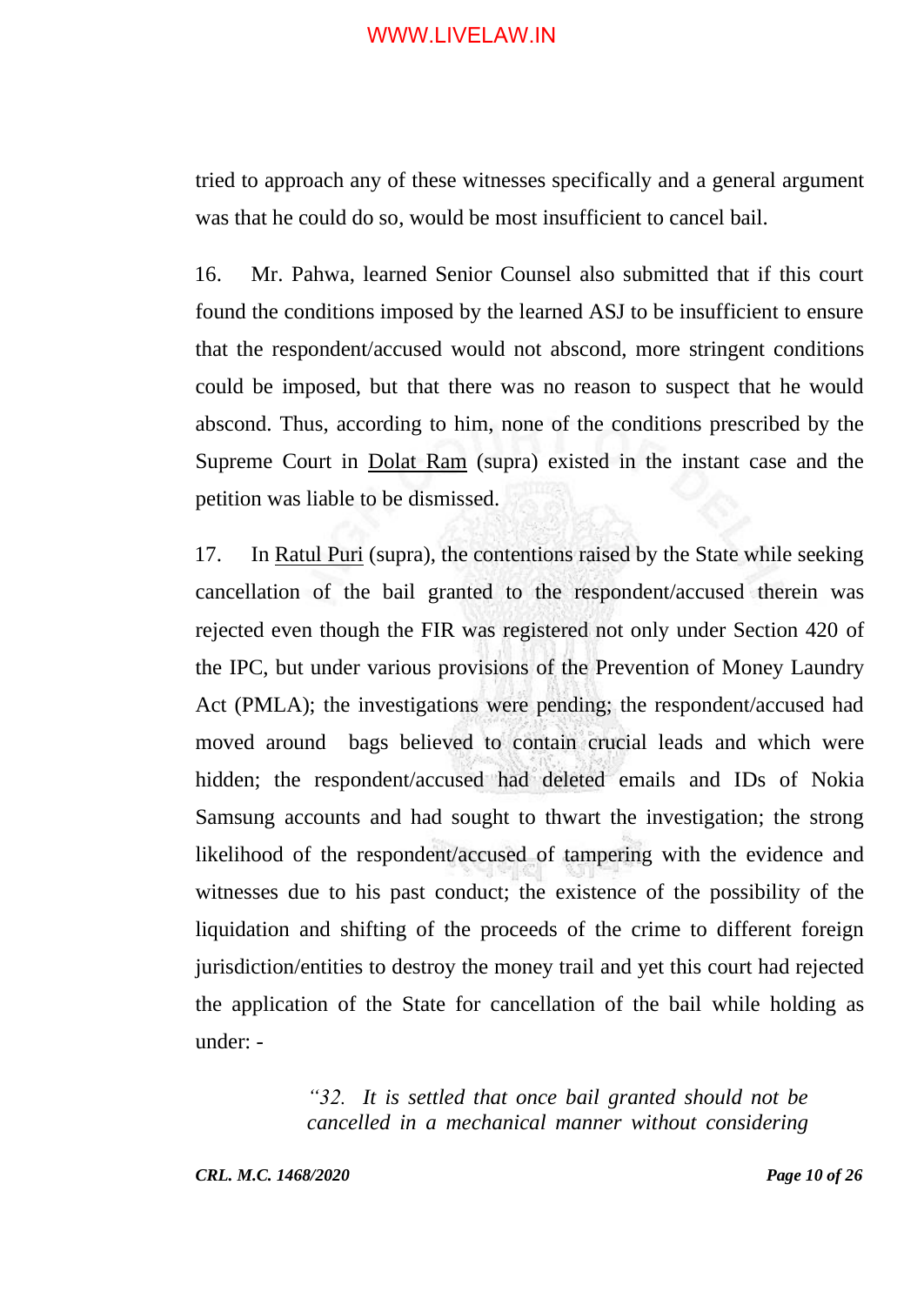*any supervening circumstances which is not conducive to fair trial. It cannot be cancelled on a request from the side of the complainant/investigating agency unless and until it is established that the same is being misused and it is no longer conducive in the interest of justice to allow the accused any further to remain on bail. No doubt, the bail can be cancelled only in those discerning few cases where it is established that a person to whom the concession of bail has been granted is misusing the same. However, all those facts are missing in the present case."*

18. According to Mr. Pahwa, learned Senior Counsel, the facts in the instant case are nothing as serious as were alleged against the respondent/accused in Ratul Puri (supra) in which the learned Single Judge had relied upon the judgment in the case of Dolat Ram (supra) to reject the prayer of the State for cancellation of bail already granted and that the respondent/accused in the present case was entitled to similar relief.

19. Per contra, Sh. Sanjay Jain, learned ASG has submitted that the extradition warrant was published in the U.K. in the year 2004 and therefore, the respondent/accused was fully aware of the case against him and having been given British citizenship, he could have had no reason to leave that country as he would have then faced arrest by the Indian Authorities. Moreover, in the extradition order, special amenities were assured to the respondent/accused as he has been given a separate room with all facilities, such as T.V. in the Tihar Jail, and therefore, there was no threat of infection of Covid-19 and the learned ASJ ought not to have considered Covid-19 guidelines for grant of bail to the respondent/ accused.

20. As regards the judgments relied upon by him, learned ASG explained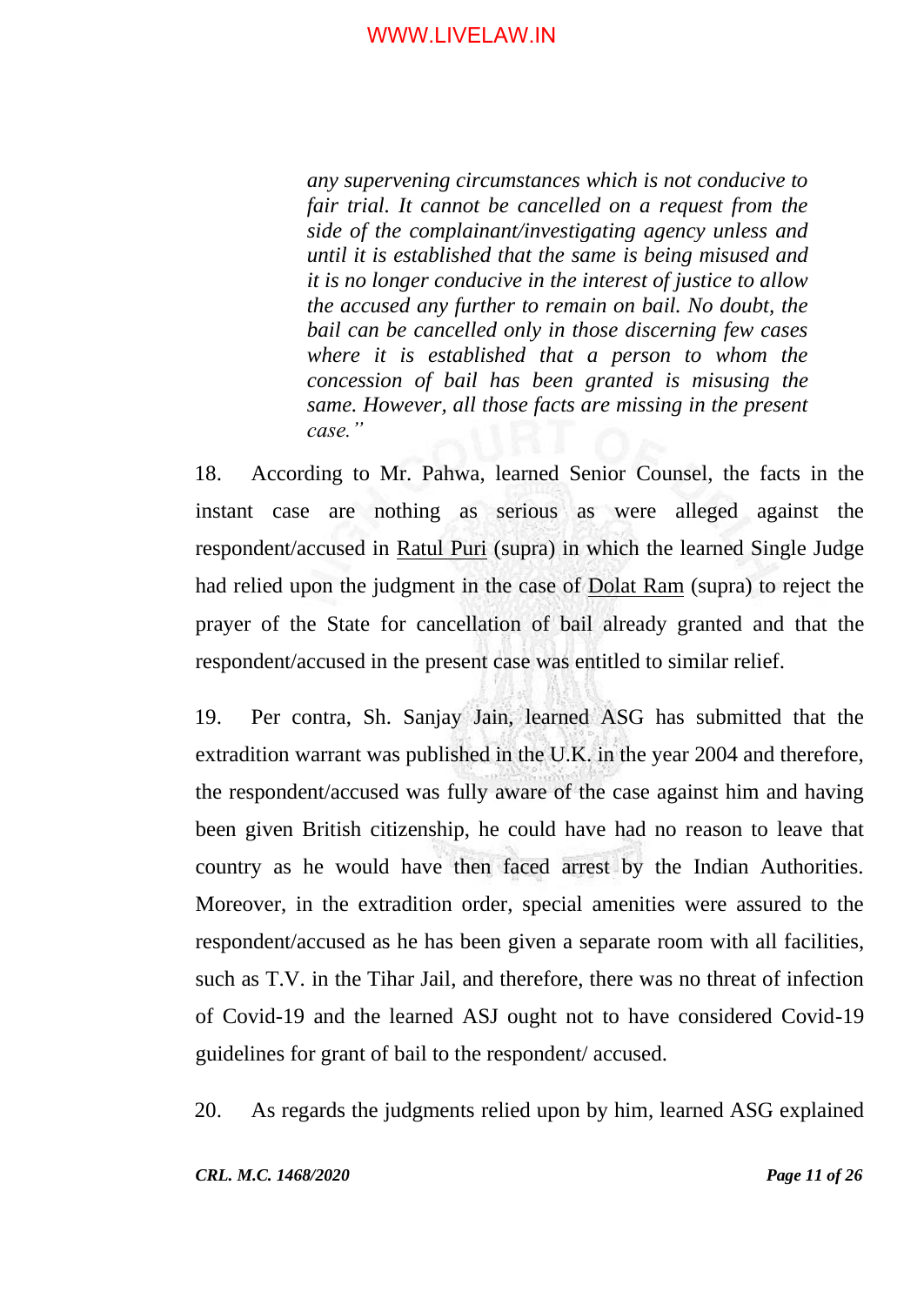that reliance was upon principles laid down therein and not on the facts and by the same logic, the respondent/accused would not be able to rely on Dolat Ram (supra) which related to grant of anticipatory bail . Moreover, the judgment in Dinesh M.N.(S.P.) (supra) was rendered by a Three Judge Bench and therefore, prevailed over the decision of the Two Judge Bench in Dolat Ram's case.

21. The learned ASG contended that bail could be cancelled even in the absence of the supervening factors as listed by the Supreme Court in Dolat Ram's case (supra) and where the gravity and nature of the offences and seriousness of the accusations against the respondent/accused were ignored by the court granting bail or irrelevant factors were taken into consideration for grant of bail or when the course of justice may be thwarted due to grant of bail or when bail ought not to have been granted to the accused in the first place, the courts could cancel bail already granted.

22. It was pointed out that despite reference to Dolat Ram (supra), the Supreme Court in Prakash Kadam (supra), had cancelled the bail already granted to the accused. A perusal of the said judgment would reveal that it was a case relating to alleged fake encounters and the Supreme Court took into consideration the seriousness of the allegations and status of the respondents/accused who were policemen who were supposed to uphold the law, but there was sufficient material to show that far from performing their duties, the protectors had become predators. The Supreme Court had also made the following observations: -

> *"18. In considering whether to cancel the bail the court has also to consider the gravity and nature of the offence,*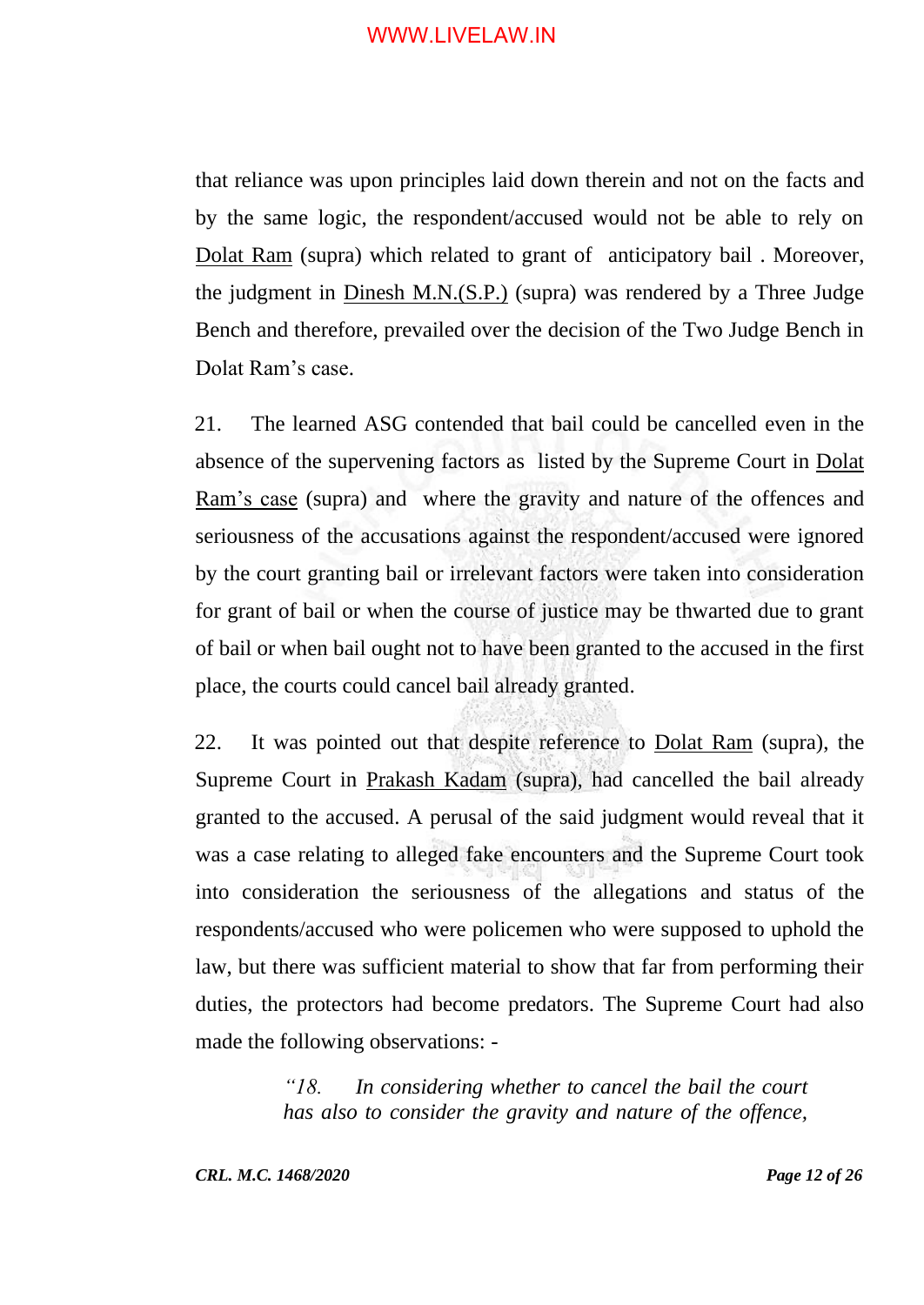*prima facie case against the accused, the position and standing of the accused, etc. If there are very serious allegations against the accused his bail may be cancelled even if he has not misused the bail granted to him. Moreover, the above principle applies when the same court which granted bail is approached for cancelling the bail. It will not apply when the order granting bail is appealed against before an appellate/Revisional Court.*

*19. In our opinion, there is no absolute rule that once bail is granted to the accused then it can only be cancelled if there is likelihood of misuse of the bail. That factor, though no doubt important, is not the only factor. There are several other factors also which may be seen while deciding to cancel the bail."*

23. In Dinesh M.N. (S.P.) (supra), a three judge Bench of the Supreme Court while dealing with the challenge to the order of cancellation of bail passed by the Gujarat High Court in a case of alleged fake encounter, made the following observations: -

> *"27. We have only highlighted the above aspects to show that irrelevant materials have been taken into account and/or relevant materials have been kept out of consideration. That being so, the order of granting bail to the appellant was certainly vulnerable. The order of the High Court does not suffer from any infirmity to warrant interference. The appeal is dismissed. However, it is made clear that whatever observations have been made are only to decide the question of grant of bail and shall not be treated to be expression of any opinion on merits. The case relating to acceptability or otherwise of the evidence is the subject matter for the trial Court."*

24. Thus, indicating that the court seized of an application for cancellation of bail could look into the grounds for grant of bail to determine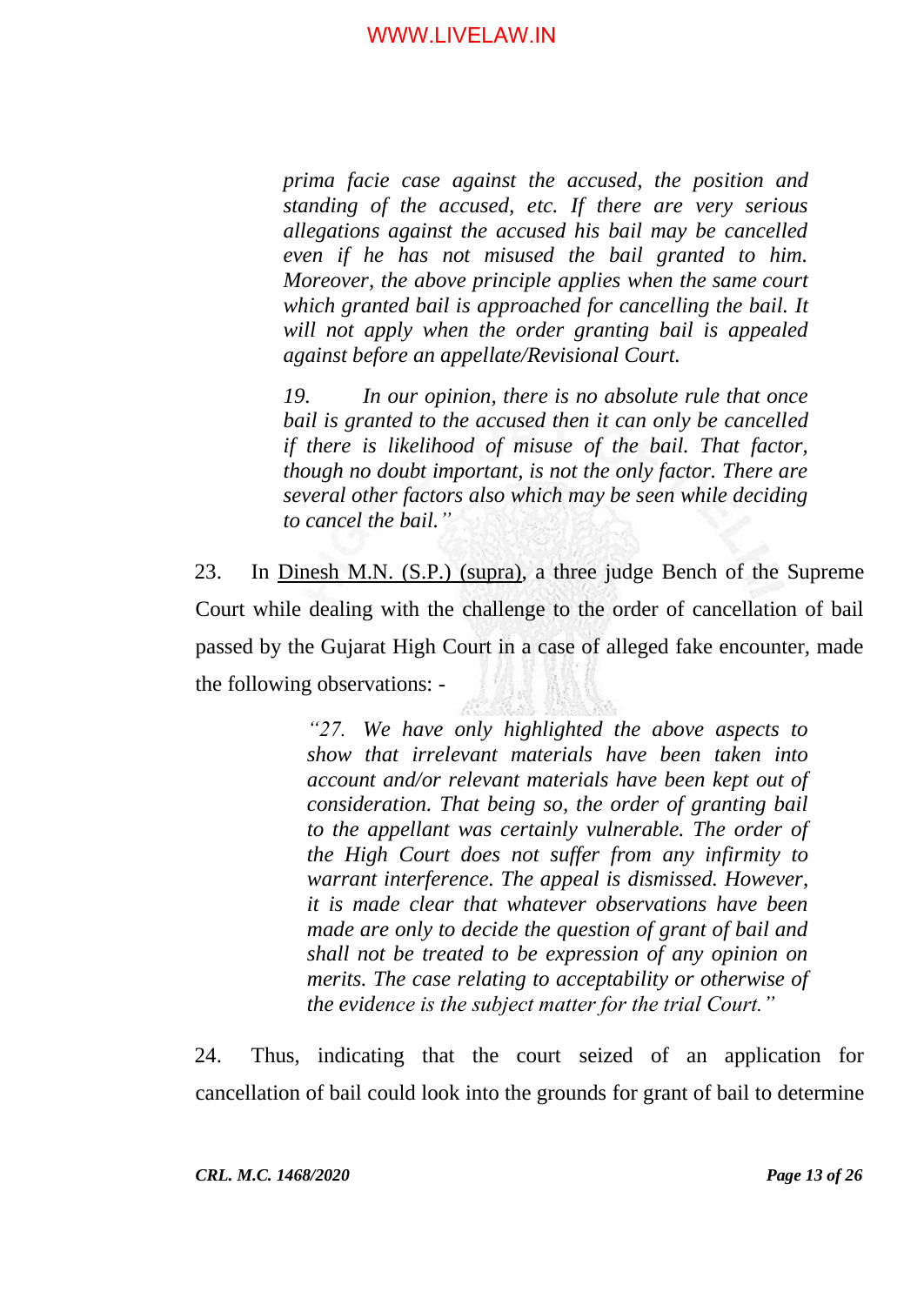whether irrelevant material was considered by the court to grant such concession. In para 23 of the same judgment, it was observed as below:

> *"23. Even though the re-appreciation of the evidence as done by the Court granting bail is to be avoided, the Court dealing with an application for cancellation of bail under [Section 439\(2\)](https://indiankanoon.org/doc/1934415/) can consider whether irrelevant materials were taken into consideration. That is so because it is not known as to what extent the irrelevant materials weighed with the Court for accepting the prayer for bail."*

Thus, the learned ASG submitted that this court ought to look into the question whether bail was granted on relevant material or irrelevant factors had prevailed upon the learned ASJ while granting the bail.

25. The next case relied upon by the leaned ASG is Padmakar Tukaram Bhavnagare (supra), which was a case of suicide and anticipatory bail was sought by the accused therein. In this case , the Supreme Court referred to its decisions in Dolat Ram (supra) and Dinesh M.N. (SP) (supra) and further observed as under: -

> *"13. It is true that this Court has held that generally speaking the grounds for cancellation of bail broadly are interference or attempt to interfere with the due course of justice or abuse of the concession granted to the accused in any manner. This Court has clarified that these instances are illustrative and bail can be cancelled where the order of bail is perverse because it is passed ignoring evidence on record or taking into consideration irrelevant material. Such vulnerable bail order must be quashed in the interest of justice. (See: [Dolat Ram v.](https://indiankanoon.org/doc/295232/)  [State of Haryana,](https://indiankanoon.org/doc/295232/)* (1995) 1 SCC 349 *& Dinesh M.N. (S.P.) v. State of Gujarat* (2008) 5 SCC 66*). No such*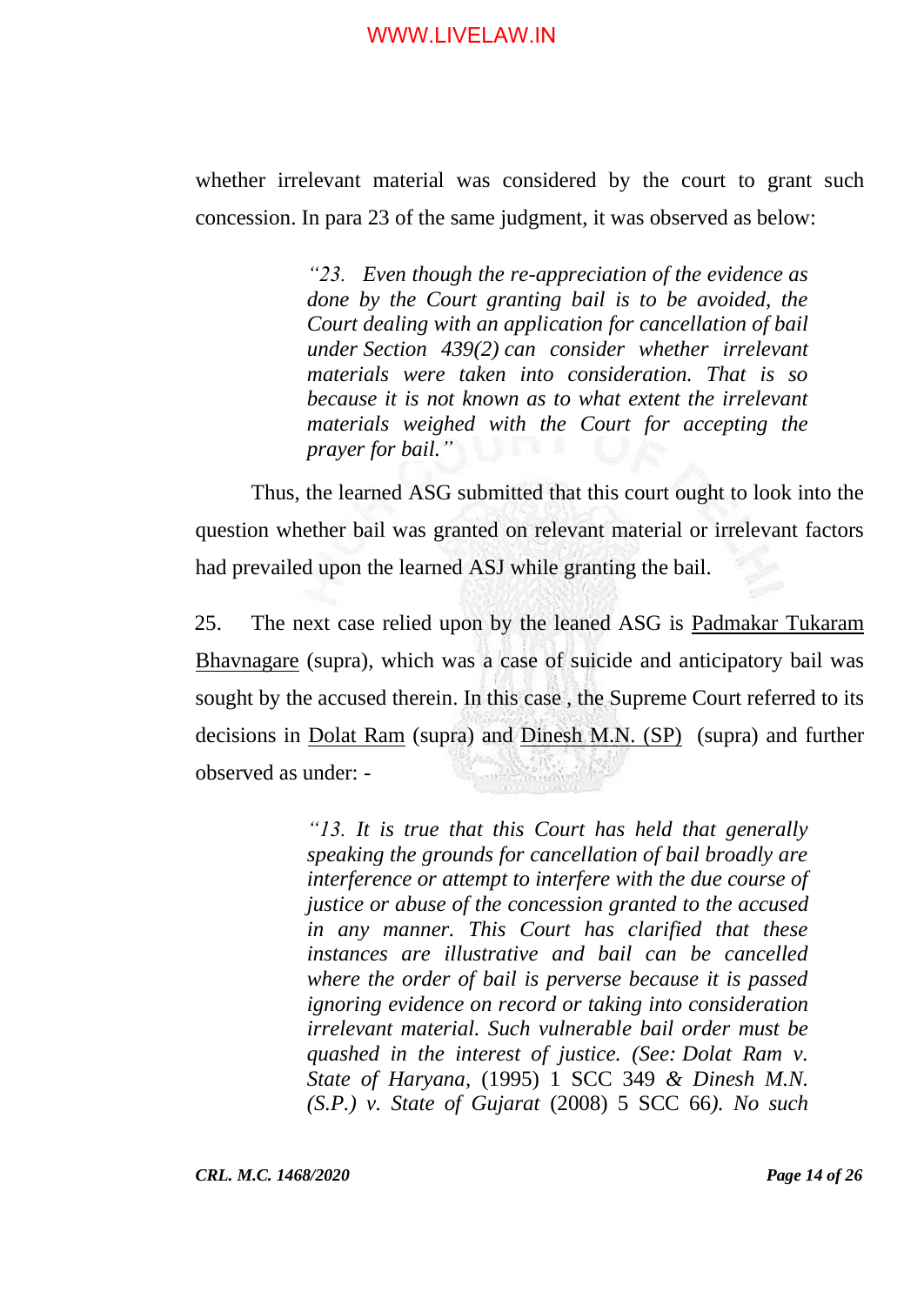*case, however, was made out to persuade learned Single Judge to quash the anticipatory bail order passed in favour of accused 6 & 7. Order granting anticipatory bail to them, therefore, deserves to be confirmed. We feel that if the conditions imposed by learned Sessions Judge are confirmed, it would be possible for the investigating agency to interrogate the accused effectively."*

Learned ASG submitted that a perverse order granting bail can be quashed in the interest of justice.

26. Reliance has also been placed on the judgment of the Supreme Court in Kanwar Singh Meena (supra), to submit that the bail could be cancelled even in cases where the order granting bail suffers from serious infirmities, resulting in miscarriage of justice and where the court granting bail ignores relevant material. It was so observed in para 10 of the said judgment as below: -

> *"10. Thus, [Section 439](https://indiankanoon.org/doc/1667941/) of the Code confers very wide powers on the High Court and the Court of Sessions regarding bail. But, while granting bail, the High Court and the Sessions Court are guided by the same considerations as other courts. That is to say, the gravity of the crime, the character of the evidence, position and status of the accused with reference to the victim and witnesses, the likelihood of the accused fleeing from justice and repeating the offence, the possibility of his tampering with the witnesses and obstructing the course of justice and such other grounds are required to be taken into consideration. Each criminal case presents its own peculiar factual scenario and, therefore, certain grounds peculiar to a particular case may have to be taken into account by the court. The court has to only opine as to whether there is prima facie case against the accused. The court must not undertake meticulous*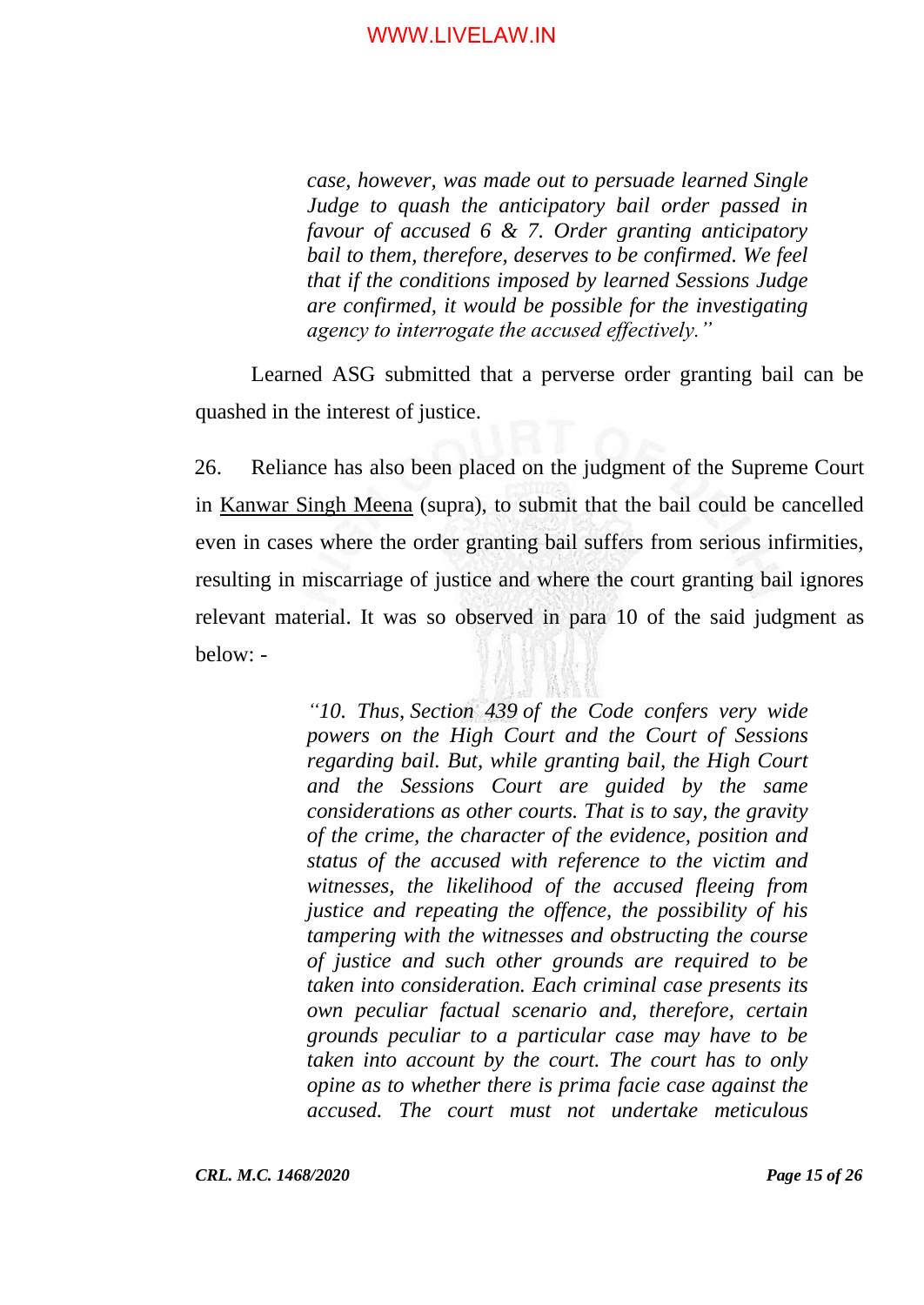*examination of the evidence collected by the police and comment on the same. Such assessment of evidence and premature comments are likely to deprive the accused of a fair trial. While cancelling bail under [Section 439\(2\)](https://indiankanoon.org/doc/1667941/) of the Code, the primary considerations which weigh with the court are whether the accused is likely to tamper with the evidence or interfere or attempt to interfere with the due course of justice or evade the due course of justice. But, that is not all. The High Court or the Sessions Court can cancel bail even in cases where the order granting bail suffers from serious infirmities resulting in miscarriage of justice. If the court granting bail ignores relevant materials indicating prima facie involvement of the accused or takes into account irrelevant material, which has no relevance to the question of grant of bail to the accused, the High Court or the Sessions Court would be justified in cancelling the bail. Such orders are against the well recognized principles underlying the power to grant bail. Such orders are legally infirm and vulnerable leading to miscarriage of justice and absence of supervening circumstances such as the propensity of the accused to tamper with the evidence, to flee from justice, etc. would not deter the court from cancelling the bail. The High Court or the Sessions Court is bound to cancel such bail orders particularly when they are passed releasing accused involved in heinous crimes because they ultimately result in weakening the prosecution case and have adverse impact on the society. Needless to say that though the powers of this court are much wider, this court is equally guided by the above principles in the matter of grant or cancellation of bail."*

27. Lastly, the learned ASG relied upon the judgment of the Supreme Court in Neeru Yadav (supra) to submit that the Supreme Court in this case has reiterated concisely the factors that are to be borne in mind by the court while granting the bail. It would be useful to reproduce the relevant paragraphs, are as under: -

*CRL. M.C. 1468/2020 Page 16 of 26*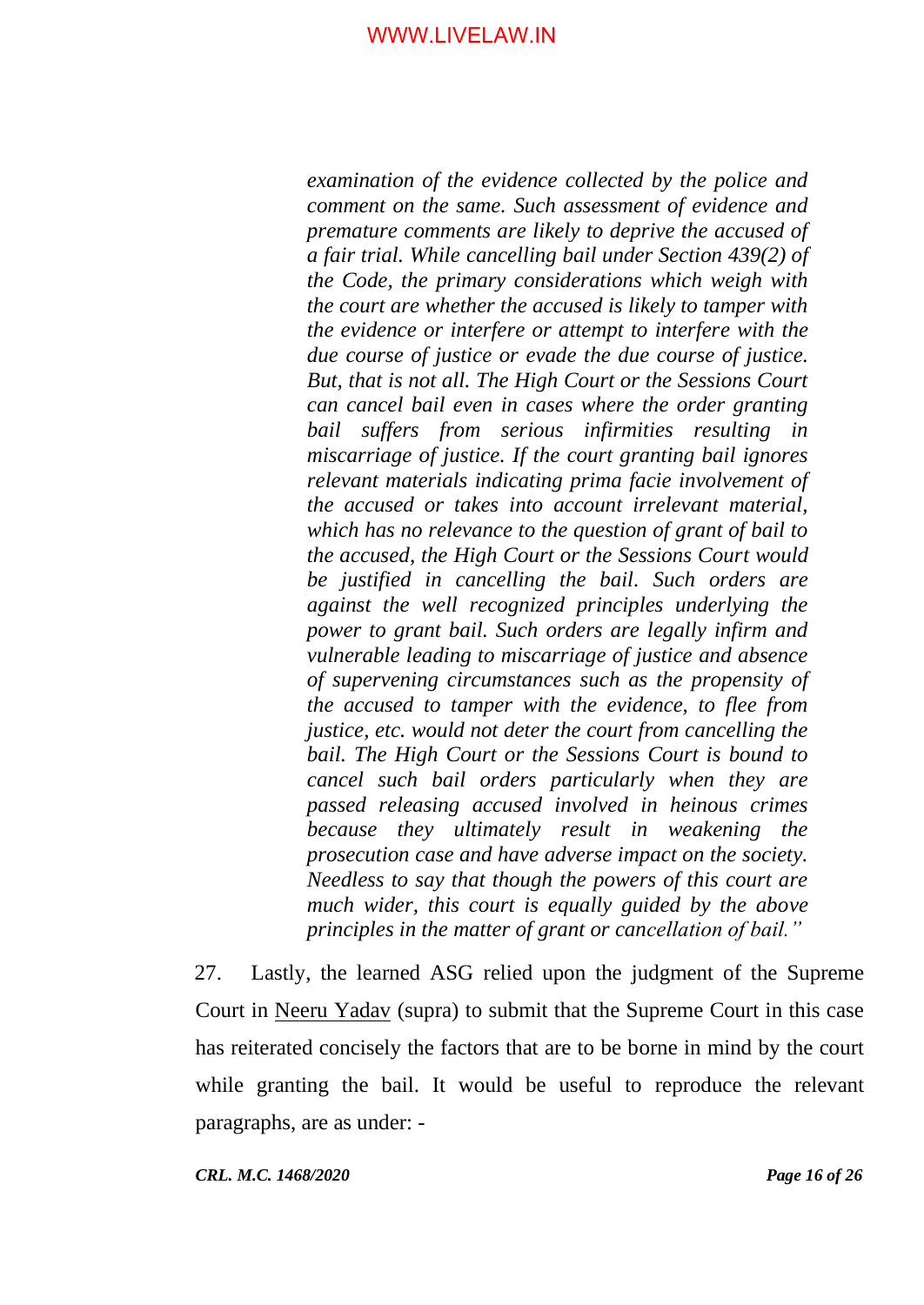*"9. In this context, a fruitful reference be made to the pronouncement in [Ram Govind Upadhyay v. Sudarshan](https://indiankanoon.org/doc/836557/)  [Singh,](https://indiankanoon.org/doc/836557/) (2002) 3 SCC 598, wherein this Court has observed that grant of bail though discretionary in nature, yet such exercise cannot be arbitrary, capricious and injudicious, for the heinous nature of the crime warrants more caution and there is greater change of rejection of bail, though, however dependant on the factual matrix of the matter. In the said decision, reference was made to [Prahlad Singh Bhati v. NCT,](https://indiankanoon.org/doc/1067439/)  [Delhi,](https://indiankanoon.org/doc/1067439/) (2001) 4 SCC 280 and the Court opined thus:*

- *"(a) While granting bail the court has to keep in mind not only the nature of the accusations, but the severity of the punishment, if the accusation entails a conviction and the nature of evidence in support of the accusations.*
- *(b) Reasonable apprehensions of the witnesses being tampered with or the apprehension of there being a threat for the complainant should also weigh with the court in the matter of grant of bail.*
- *(c) While it is not expected to have the entire evidence establishing the guilt of the accused beyond reasonable doubt but there ought always to be a prima facie satisfaction of the court in support of the charge. [pic]*
- *(d) Frivolity in prosecution should always be considered and it is only the element of genuineness that shall have to be considered in the matter of grant of bail, and in the event of there being some doubt as to the genuineness of the prosecution, in the normal course of events, the accused is entitled to an order of bail."*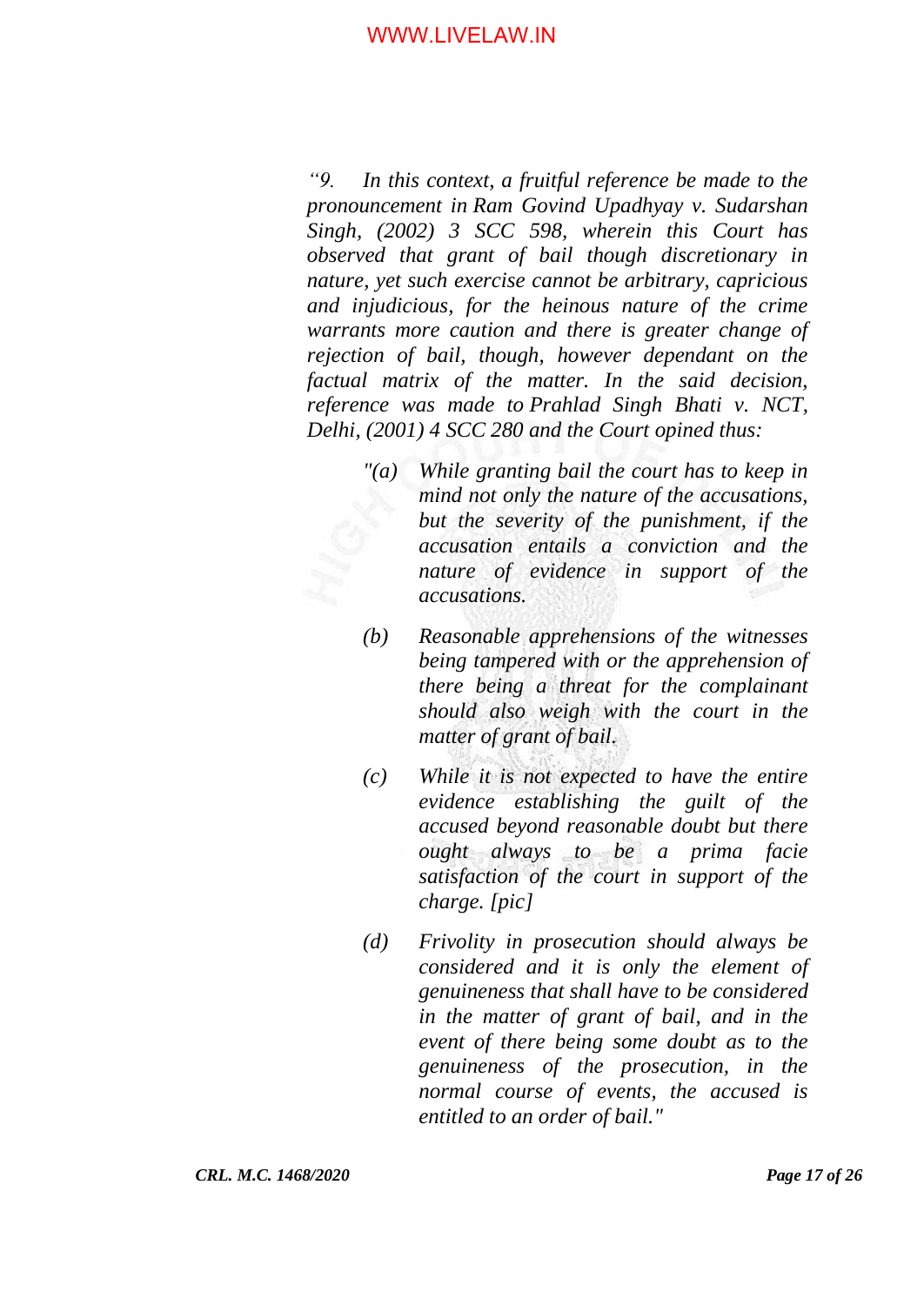*10. [In Chaman Lal V. State of U.P.](https://indiankanoon.org/doc/1870696/), (2004) 7 SCC 525, the Court has laid down certain factors, namely, the nature of accusation, severity of punishment in case of conviction and the character of supporting evidence, reasonable apprehension of tampering with the witness or apprehension of threat to the complainant, and prima facie satisfaction of the Court in support of the charge which are to be kept in mind."*

28. The Supreme Court also reiterated the grounds on which the bail could be cancelled, in paragraph No. 12 of the said judgment, which reads as follows: -

> *"12. We have referred to certain principles to be kept in mind while granting bail, as has been laid down by this Court from time to time. It is well settled in law that cancellation of bail after it is granted because the accused has misconducted himself or of some supervening circumstances warranting such cancellation have occurred is in a different compartment altogether than an order granting bail which is unjustified, illegal and perverse. If in a case, the relevant factors which should have been taken into consideration while dealing with the application for bail and have not been taken note of bail or it is founded on irrelevant considerations, indisputably the superior court can set aside the order of such a grant of bail. Such a case belongs to a different category and is in a separate realm. While dealing with a case of second nature, the Court does not dwell upon the violation of conditions by the accused or the supervening circumstances that have happened subsequently. It, on the contrary, delves into the justifiability and the soundness of the order passed by the Court."*

29. Thus, the learned ASG submitted that when materials not relevant such as Covid-19 guidelines, have been taken into consideration by the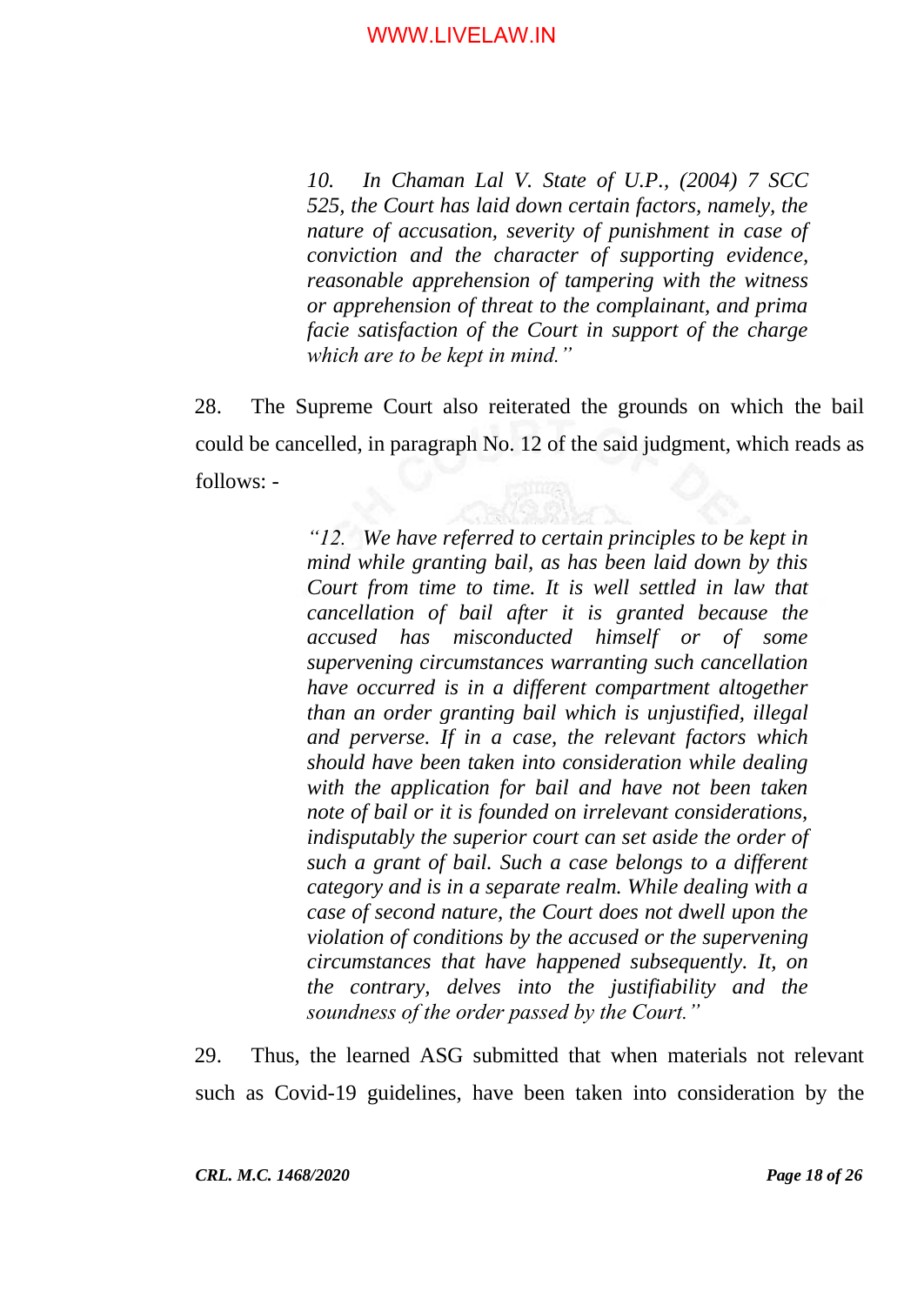learned ASJ, the bail order was liable to be set aside.

30. I have heard Sh. Sanjay Jain, learned ASG appearing for the petitioner/State as well as Sh. Vikas Pahwa, learned Senior Counsel appearing for the respondent/accused and have perused the record, the citations relied upon by both the sides, and the written submissions filed on behalf of the respondent/accused.

31. The principles governing grant of bail which the courts have to consider can be enumerated, though not exhaustively, as under:-

- a) The gravity and severity of the offence and the nature of accusation;
- b) Severity of punishment;
- c) The position and status of the accused vis-à-vis the victim and the opportunity to approach the victims/witnesses;
- d) The likelihood of the accused fleeing from justice;
- e) The possibility of tampering with the evidence and/or the witnesses;
- f) Obstructing the course of justice or attempting to do so;
- g) The possibility of repetition of the offence;
- h) The *prima facie* satisfaction of the court in support of the charge including frivolity of the charge;
- i) The peculiar facts of each case and nature of supporting evidence.

32. The factors that need to be considered while dealing with the question of cancellation of bail are different from these considerations. The Supreme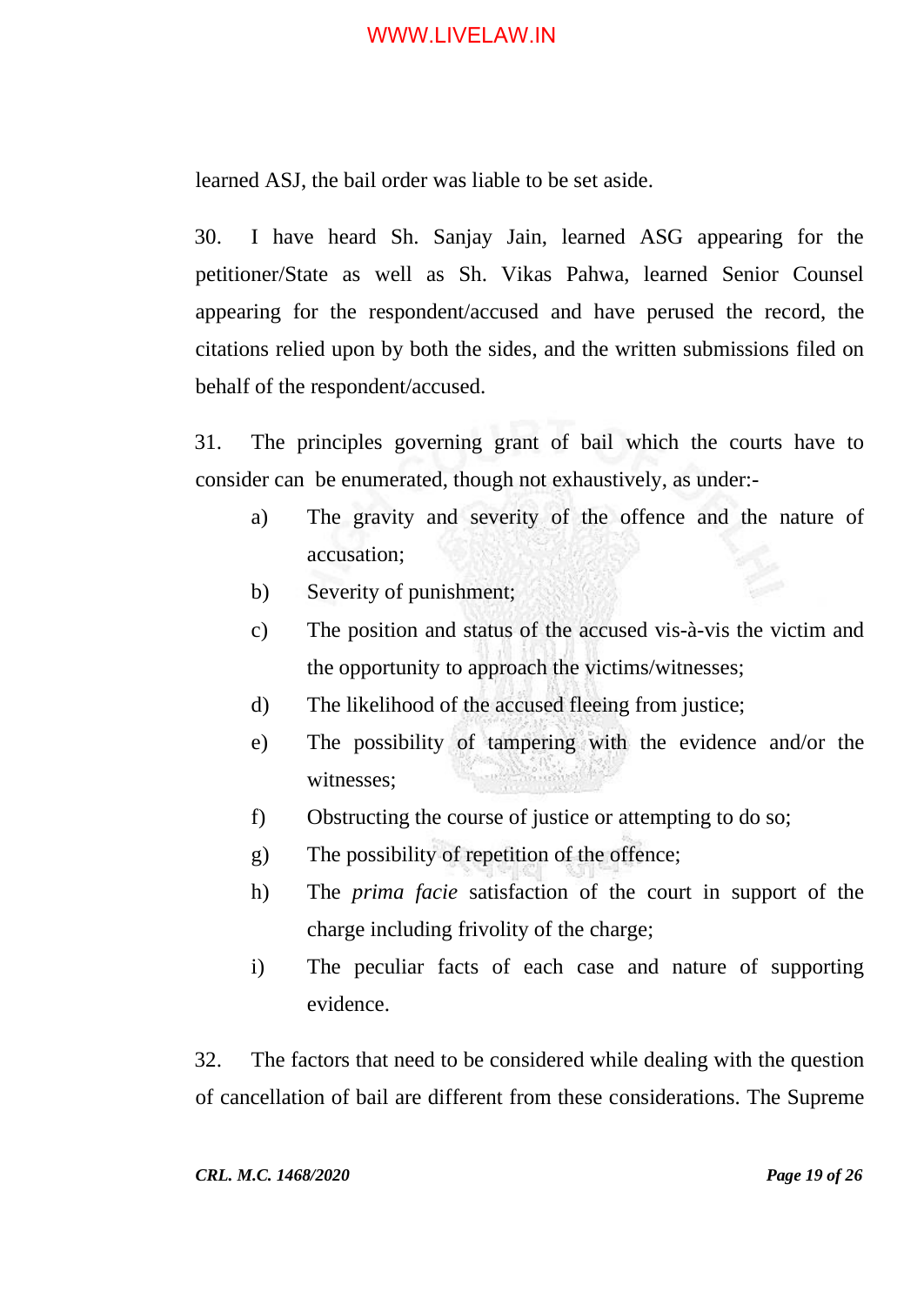Court has adumbrated in Dolat Ram's case (supra) the following situations as supervening factors that may justify the cancellation of the bail:

- a) Interference or attempt to interfere with the due course of administration of justice;
- b) Evasion or attempt to evade the due course of justice;
- c) Abuse of the concession granted to the accused;
- d) Possibility of the accused absconding;
- e) Likelihood of/actual misuse of bail.
- f) Likelihood of the accused tampering with the evidence or threatening witnesses;
- g) Other supervening circumstances, which have rendered it no longer conducive to a fair trial to allow the accused to retain his freedom by being on bail.

33. However, the various decisions of the Supreme Court referred to and relied upon by the learned ASG and discussed hereinabove, vest courts with the power and discretion to cancel bail even when there are no supervening circumstances. The principles that can be gleaned from these judgements to guide the courts in such situations may be illustratively stated as below: -

- a) Where the court granting bail ignores relevant material and takes into account irrelevant material of substantial nature and not trivial nature;
- b) Where the court granting bail overlooks the position of the accused qua the victim especially if the accused is in some position of authority such as a policeman and there is *prima*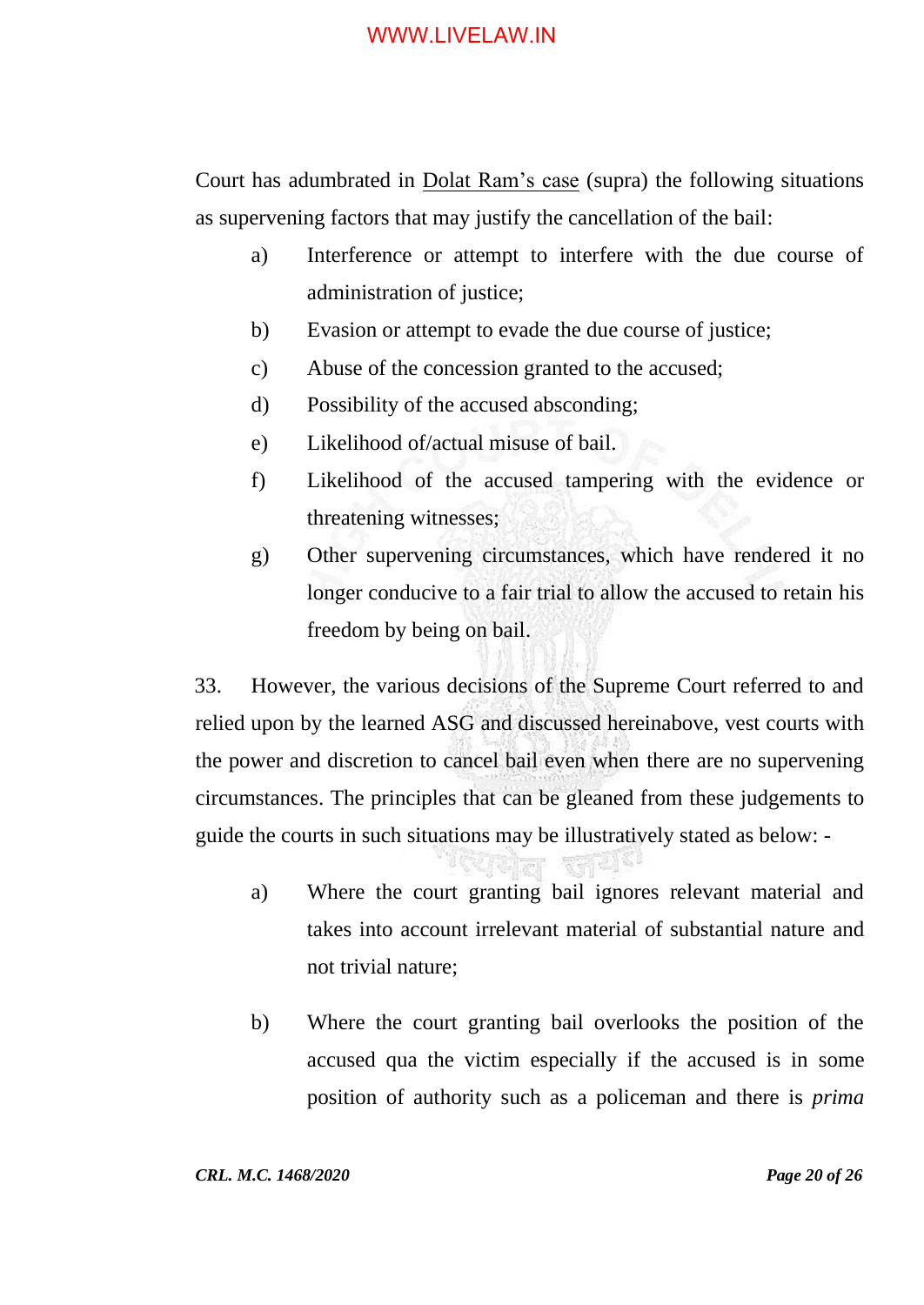*facie,* a misuse of position and power, including over the victim;

- c) Where the court granting bail ignores the past criminal record and conduct of the accused while granting bail;
- d) Where bail has been granted on untenable grounds;
- e) Where the order granting bail suffers from serious infirmities resulting in miscarriage of justice;
- f) Where the grant of bail was not appropriate in the first place, given the very serious nature of the charges against the accused which disentitles him for bail and thus cannot be justified;
- g) When the order granting bail is apparently whimsical, capricious and perverse in the facts of the given case.

34. It is in the background of this law, as laid down by the Supreme Court, that the present petition for cancellation of bail is to be tested. The learned ASG has sought cancellation of the bail primarily on the ground of gravity of offence, which has international ramifications and the application of the guidelines for release in view of the Covid-19 to the respondent/accused. The time taken for getting the respondent/accused before the courts of law in India and the status of citizenship of the respondent/accused, i.e. of being a citizen of U.K., added to the fact that he was moneyed and connected, also rendered the respondent/accused a flight risk.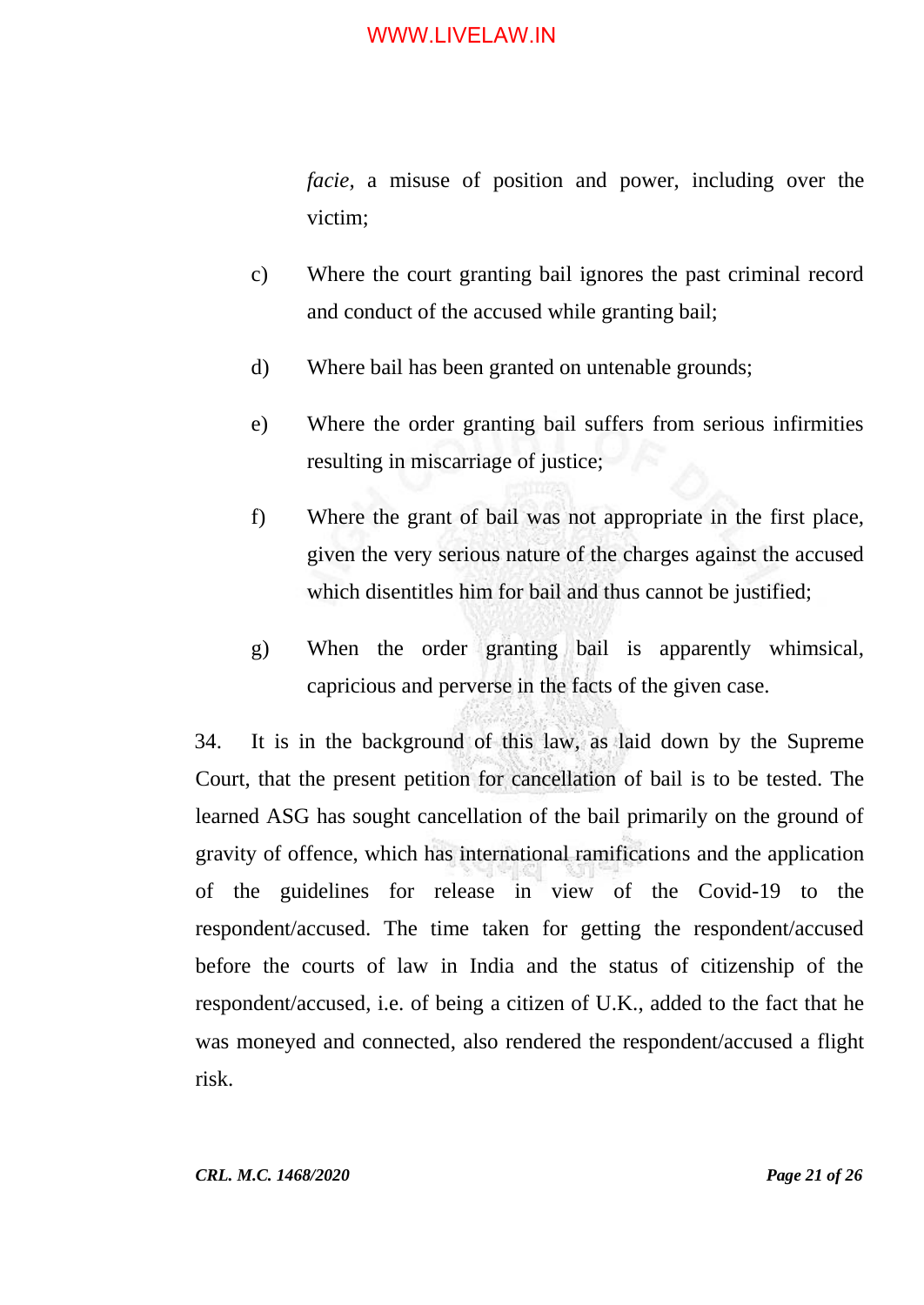35. While it is no doubt correct that cancellation of bail is no longer limited to the occurrence of supervening circumstances and in the absence of any such supervening circumstances, the court dealing with an application for cancellation of bail is empowered to consider the soundness of the bail order, it should not act capriciously and without good reason to cancel the bail once granted as liberty of an individual is at stake.

36. The State has every right to be aggrieved with the grant of bail to the accused, particularly when much effort has gone into his production before the court of law. All this seems to be a factor that tilts this case to a degree in favour of the State. The first warrant is stated to have been issued in the year 2004 against the present respondent/accused. 21 days before the FIR was registered, the respondent/accused, who was an Indian Passport holder and an Indian citizen at that time, left for the U.K.. The extradition process took a long time and then the respondent/accused could be extradited only on an assurance given by the Government as to the environment in which the respondent/accused would be detained in Tihar Jail. One cannot therefore doubt the genuineness of the concern of the State that releasing the respondent/accused on bail would lead to a situation where he is able to distance himself and jeopardise trial.

37. At the same time, it cannot also be overlooked that out of the remaining four accused persons, three were arrested in the year 2000 when the FIR was registered. Till date, admittedly, not even the charge has been framed against any one of them. The other three accused persons have been on bail since the year 2000 and 20 years later, they continue to remain on bail with no trial in sight. Even today, the petitioner/State submits that the

*CRL. M.C. 1468/2020 Page 22 of 26*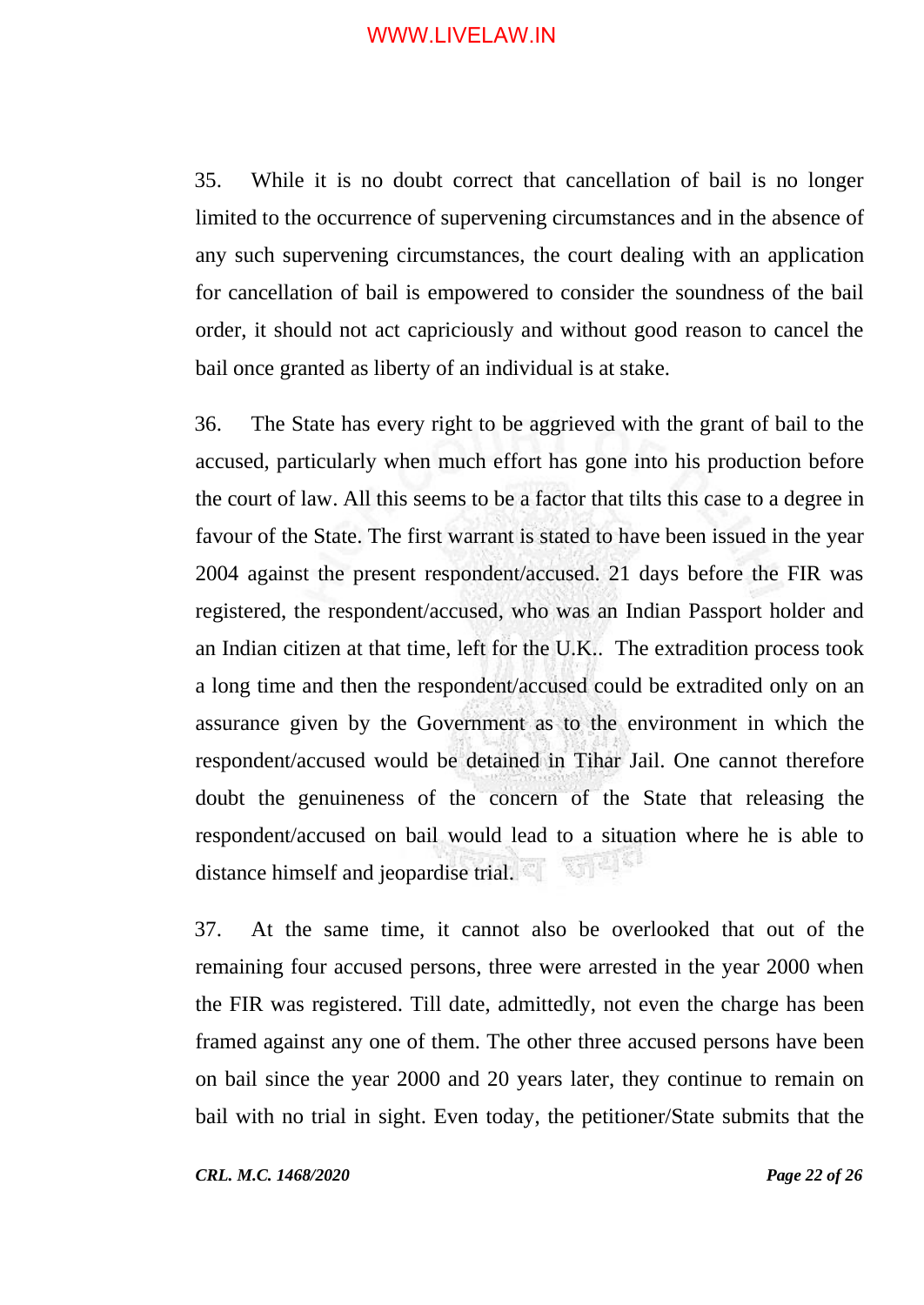investigations are still going on and the voice sample and specimen of handwriting of respondent/accused is also to be gathered. The trial scenario being so stark, liberty of a person cannot be left in limbo only on account of the belief of the State that the respondent/accused is a flight risk.

38. The other contentions raised by the learned ASG that the learned ASJ had considered irrelevant factors while ignoring relevant factors, are not persuasive. When the Supreme Court referred to the standing of the accused, it was not merely referring to the socio-economic status of an accused but rather the ability of such an accused to misuse and abuse their position of power to commit the offence, and/or jinx investigation and trial. Even assuming that the status of the respondent/accused before this court is significant in terms of money and power, there is force in the contentions of Mr. Pahwa, learned Senior Counsel, that for the last twenty years or at least ever since the charge-sheet was submitted in 2013, there is not a whisper that he had been flexing this financial and other power to prevail upon the 44 public witnesses to testify in his favour.

39. The consideration of the prevalence of Covid-19 and the guidelines issued by the High Court have not been irrelevantly considered by the learned ASJ as the guidelines are intended for dealing with under-trials in Tihar and other jails in Delhi and to allow those with no involvement in extreme and heinous cases to obtain bail. Merely because the respondent/accused has been given special facilities in the Tihar Jail, would be no reason to deny him the benefit of the Covid-19 guidelines and for this purpose, for an offence under Section 420 of the IPC, it would be improper to differentiate between an Indian and a foreign citizen. This would be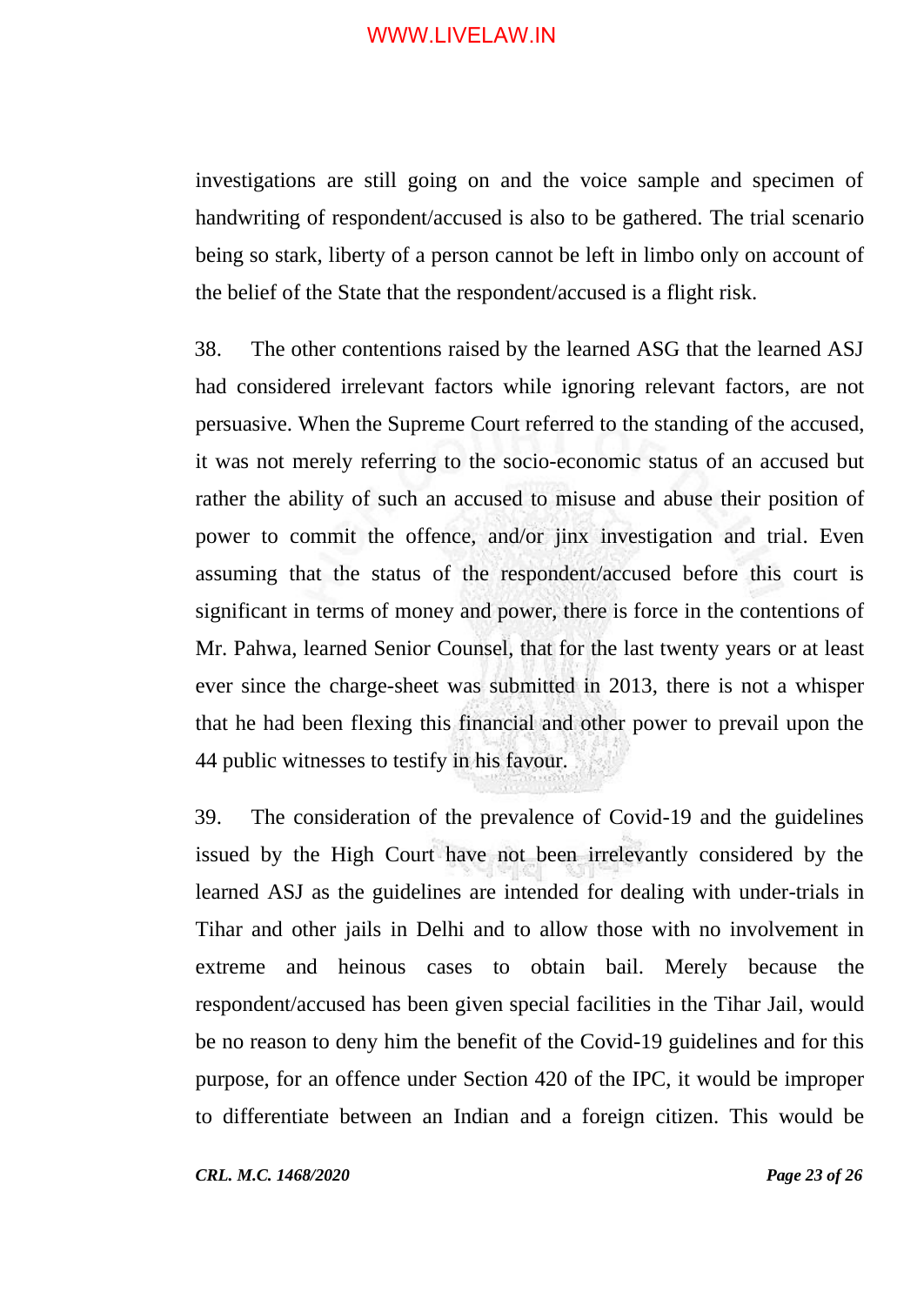unlike in cases under the NDPS Act or UAPA or NIA or PMLA or other similar extremely serious cases against the sovereignty of the State. Though the present case had international ramifications and the learned ASG referred to the existence of an alleged Syndicate, these are not aspects which should lead to the conclusion that the learned ASJ has overlooked the gravity of the offence, particularly when the existence of such a Syndicate is still being investigated and it has not been established that the respondent/accused was the head of such a Syndicate, though he has been described as the conduit.

40. Sh. Pahwa, learned Senior Counsel, has also drawn attention of this Court to the fact that apart from this one occurrence where alleged match fixing was attempted or carried out, similar efforts to fix other matches/series of matches have not occurred subsequently in any part of the world including in India, despite numerous cricket matches having been organised all over the world including in India, and, therefore, there exists no threat that the respondent/accused would repeat the alleged offences once he is out on bail.

41. The State has come before this Court for seeking cancellation of bail immediately upon the grant of bail and, therefore, there has been no occasion for a disclosure through action or words, that the respondent/accused has/intends to thwart the process of justice or prevent fair trial. Liberty being precious to human life, bail once granted ought not to be lightly cancelled. The existence of supervening circumstances or other circumstances as listed hereinabove in their absence, must be strictly ascertained by the court before it cancels the bail already granted. The

*CRL. M.C. 1468/2020 Page 24 of 26*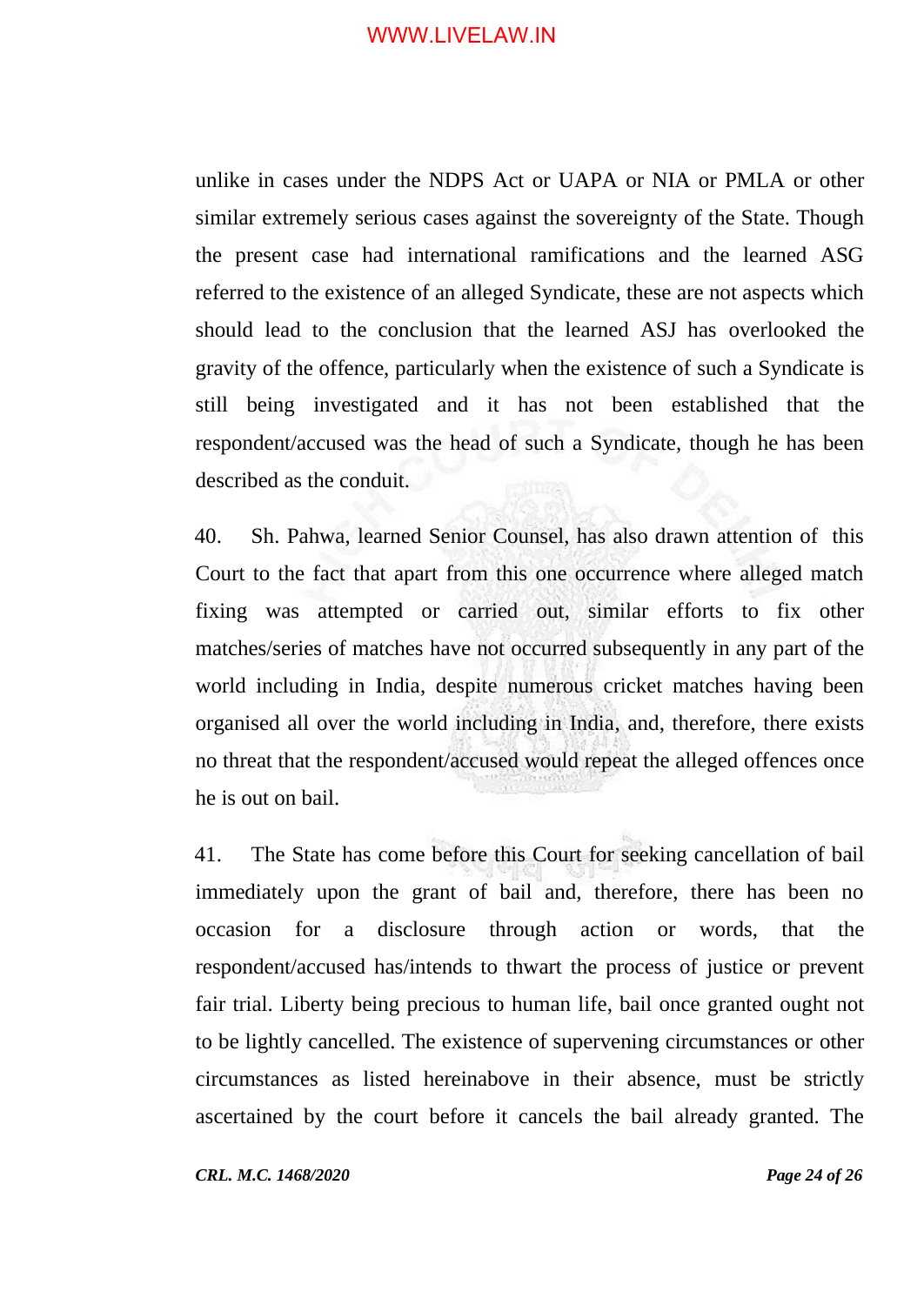present case is not one such case where these circumstances exist as discussed above. The State has not succeeded in making out a case for cancellation of bail of the respondent/accused.

42. In an aside, this case brings to the fore the need for investigative agencies and the Government to consider the use of advances in technology to track under-trials in cases of this nature where the State may fear that an accused may flee from trial. Digital and electronic equipment, as presently used in America, ought to be introduced in India, so that a tracking system similar to the GPS Tracking System, can be used to monitor the movement of the accused released on bail, allowing the authorities to gather information all the time while permitting the accused to undertake the usual and ordinary activities of normal life.

43. In the absence of such systems in India, the learned ASJ has adopted the next best course available, by directing the respondent/accused to keep a mobile phone operational at all times. Apart from the brother of the respondent/accused who has also been directed by the learned ASJ to keep his mobile phone operational at all times, this Court directs that both the sureties, who have furnished the surety bonds, shall also furnish the details of their mobile phones to the SHO/IO and keep their mobile phones operational at all times. Further, the respondent/accused shall make a call to the IO/SHO once a day and shall not leave Delhi except with the permission of the Trial Court, which shall dispose of any application moved by the respondent/accused seeking permission to leave Delhi after issuing notice to the State and pass speaking orders thereon. The respondent/accused shall not leave the country till the trial is concluded, which the State shall endeavour

*CRL. M.C. 1468/2020 Page 25 of 26*